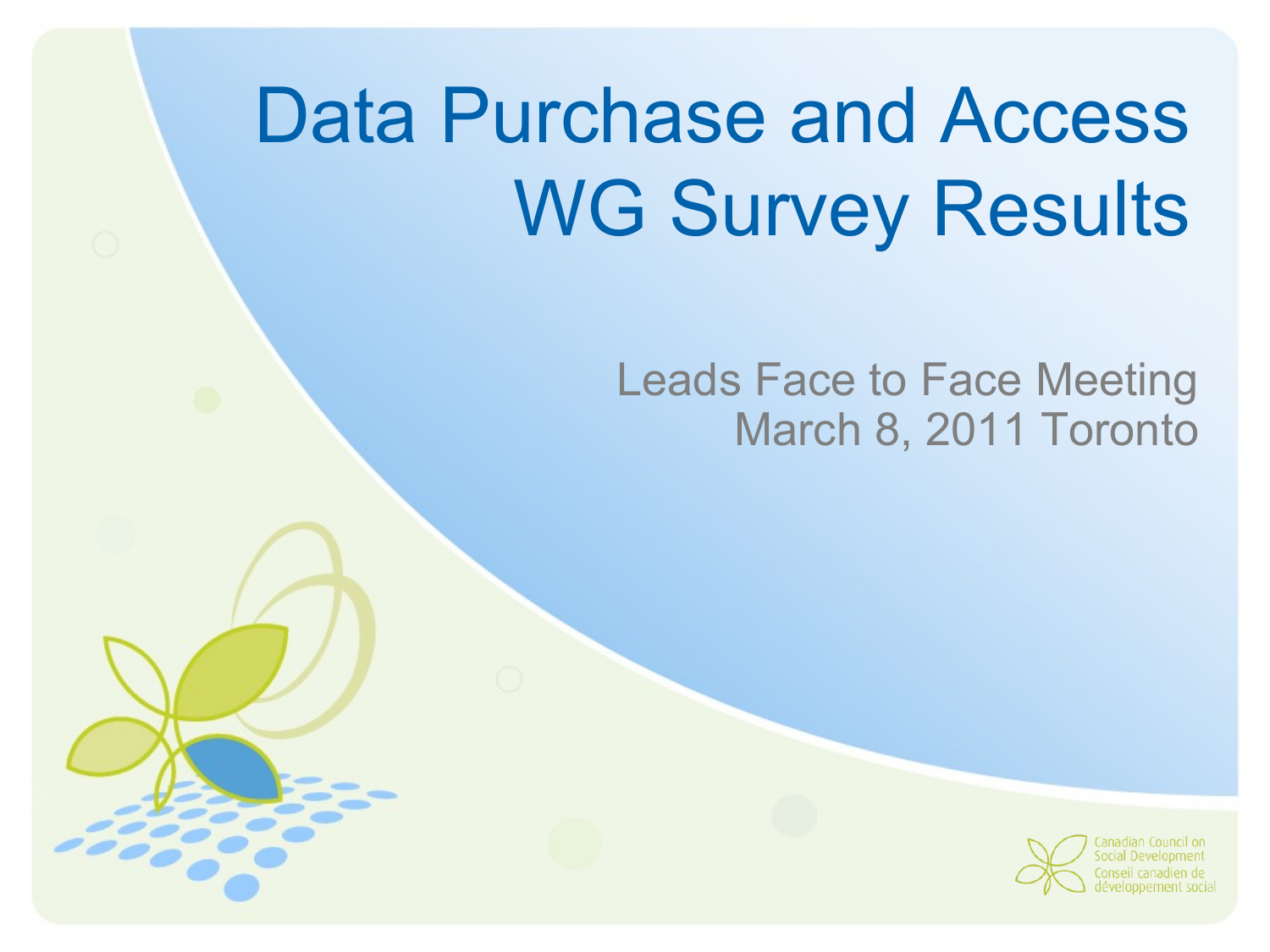# Survey Returns…..

- There were 238 returns out of 796 Registered Users (a 30% Return Rate)
- 9 out of 17 local Consortia accounted for 77% of the returns
- The average return rate for 16 regular consortia was 33%, and ranged from a low of 18% to a high of 63% (not counting one impending consortium of 2 members returning 100% of registered members!!)



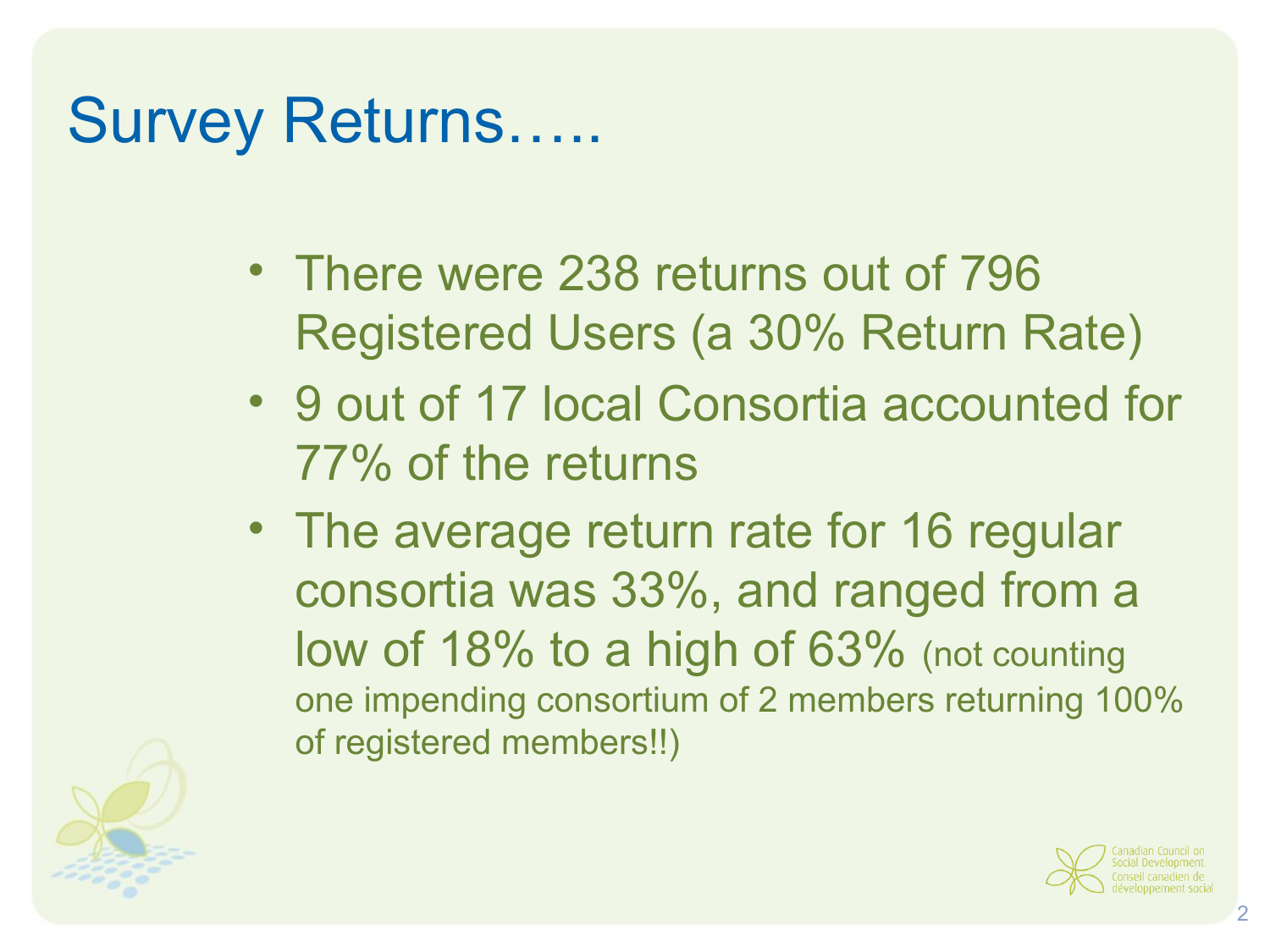#### Respondents per Consortia



**Number of Responses (Max N=238), Number of Users (Max N=796)**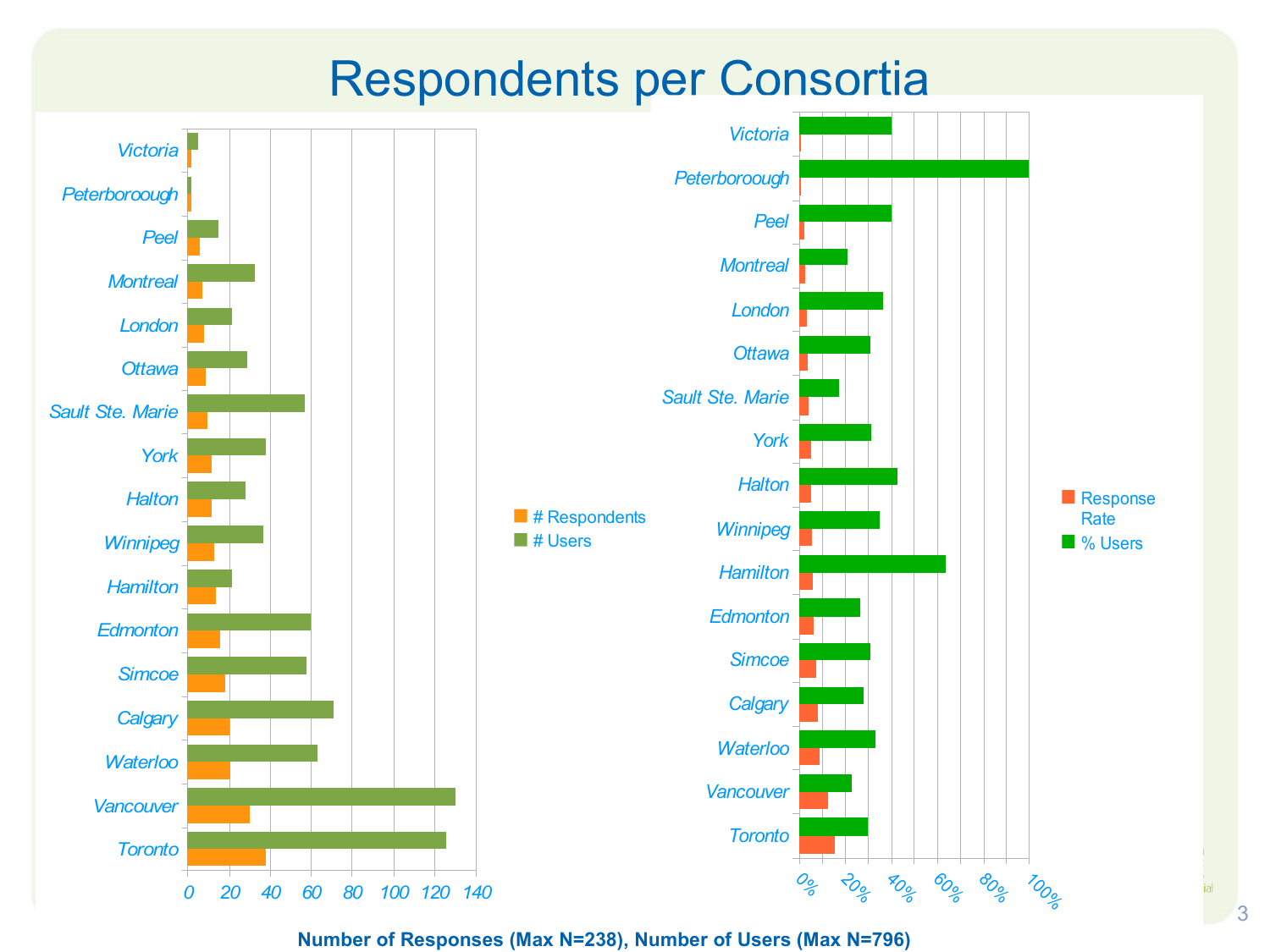# 1. & 2. Are you a Member of the Consortia?



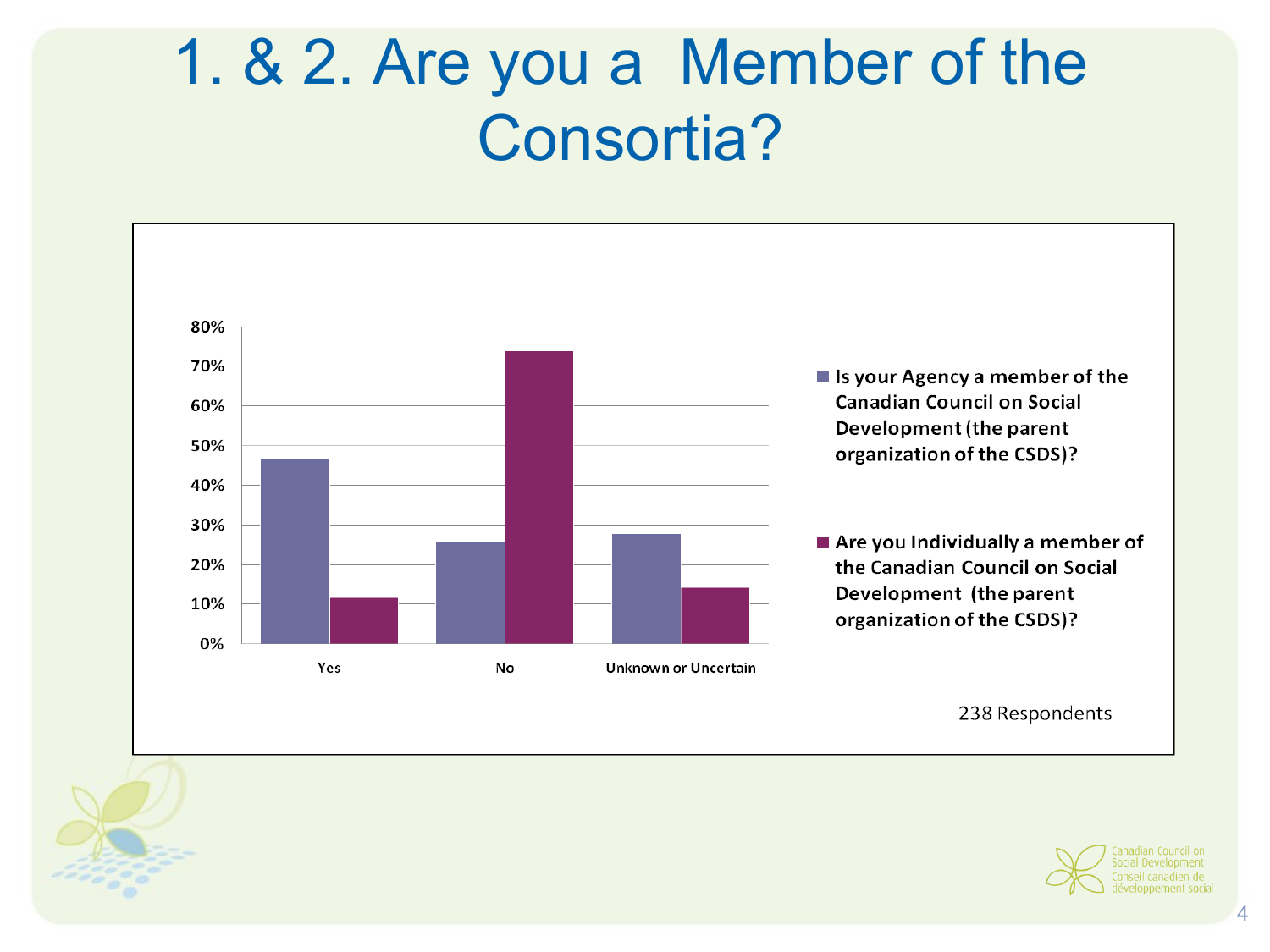# 3.a) What is your organizational type?



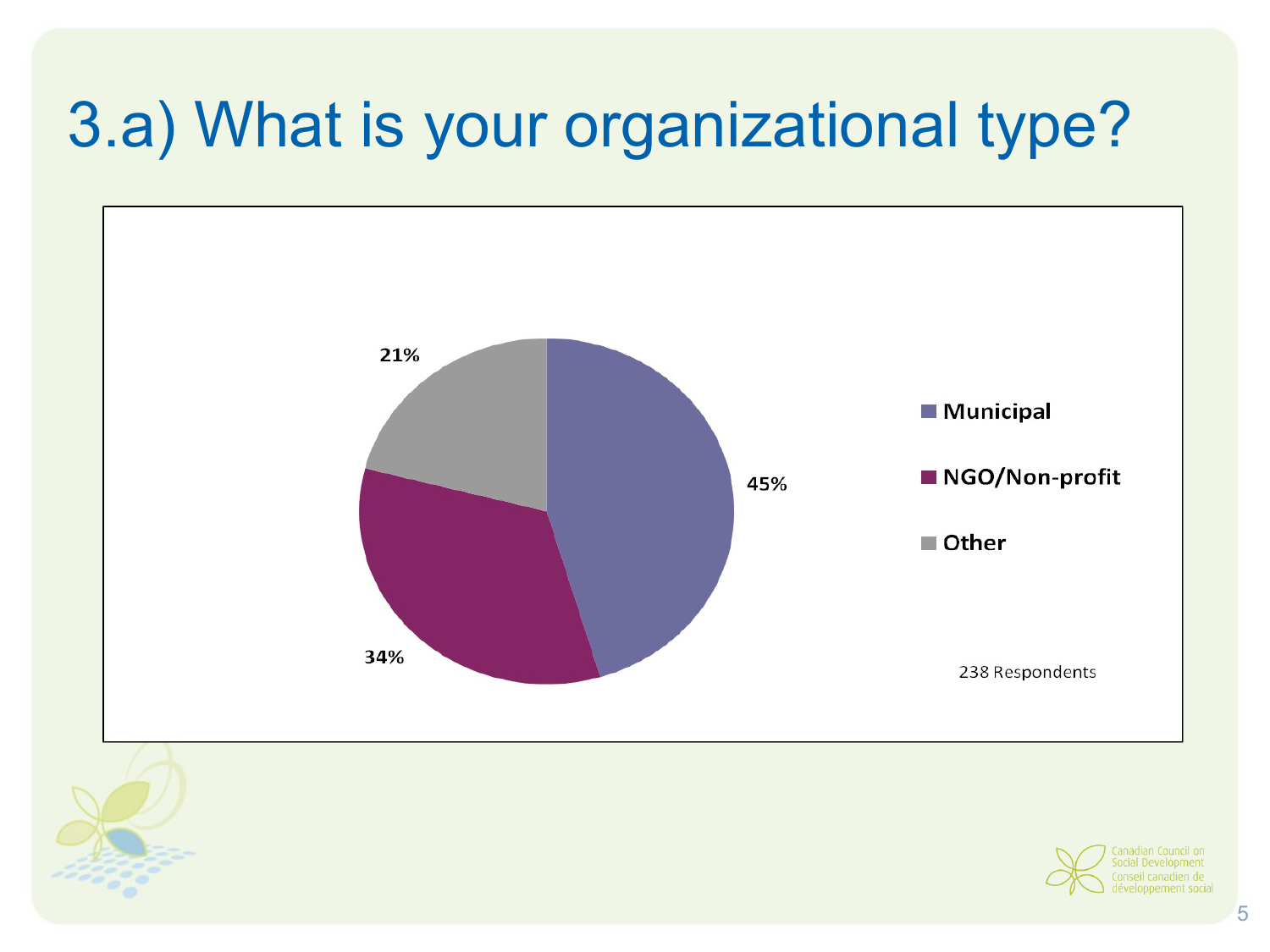# 4.."Other" 21% Which Sector?





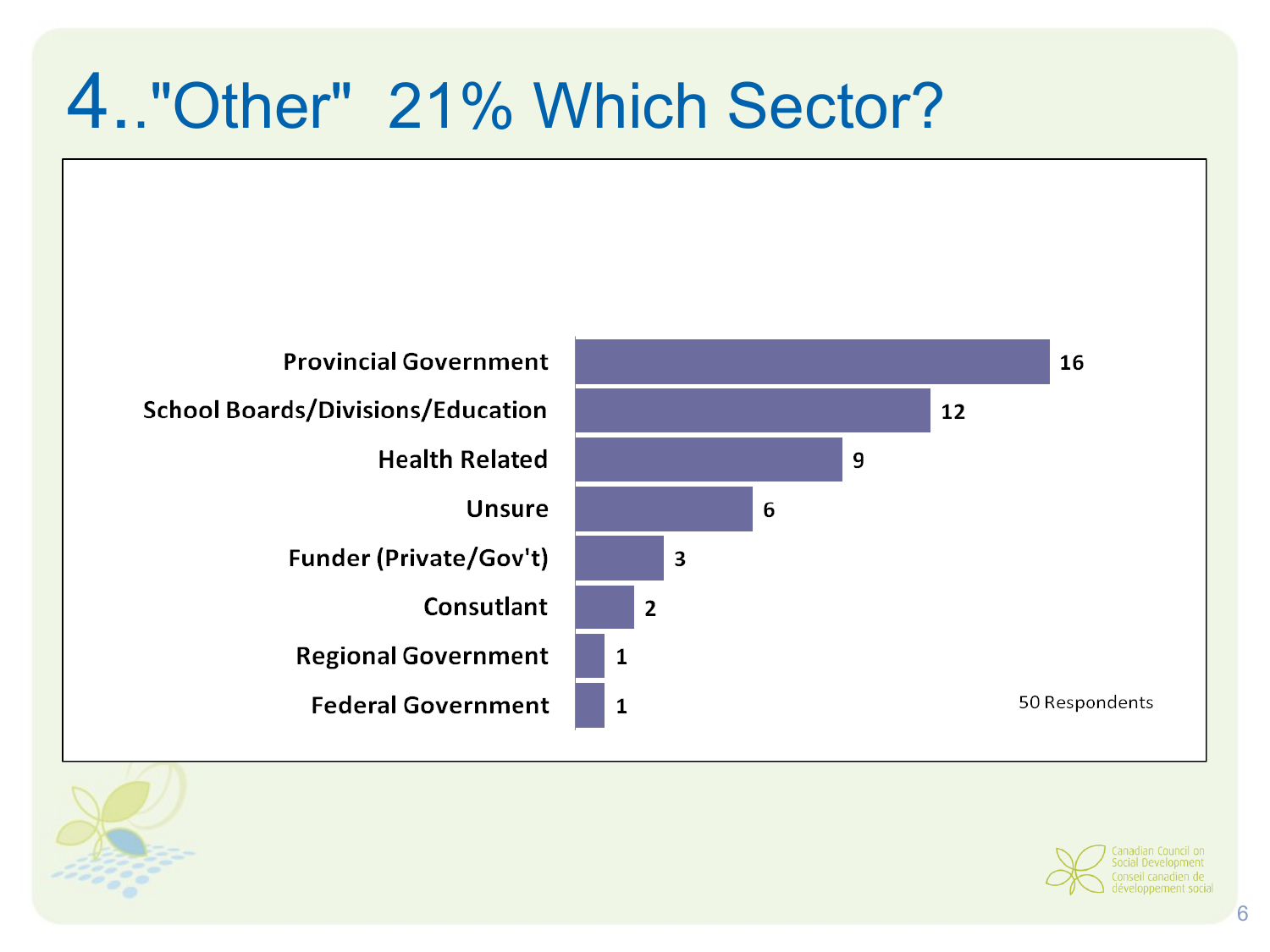#### 5.a) Usefulness of 2006 Census Basic Profiles



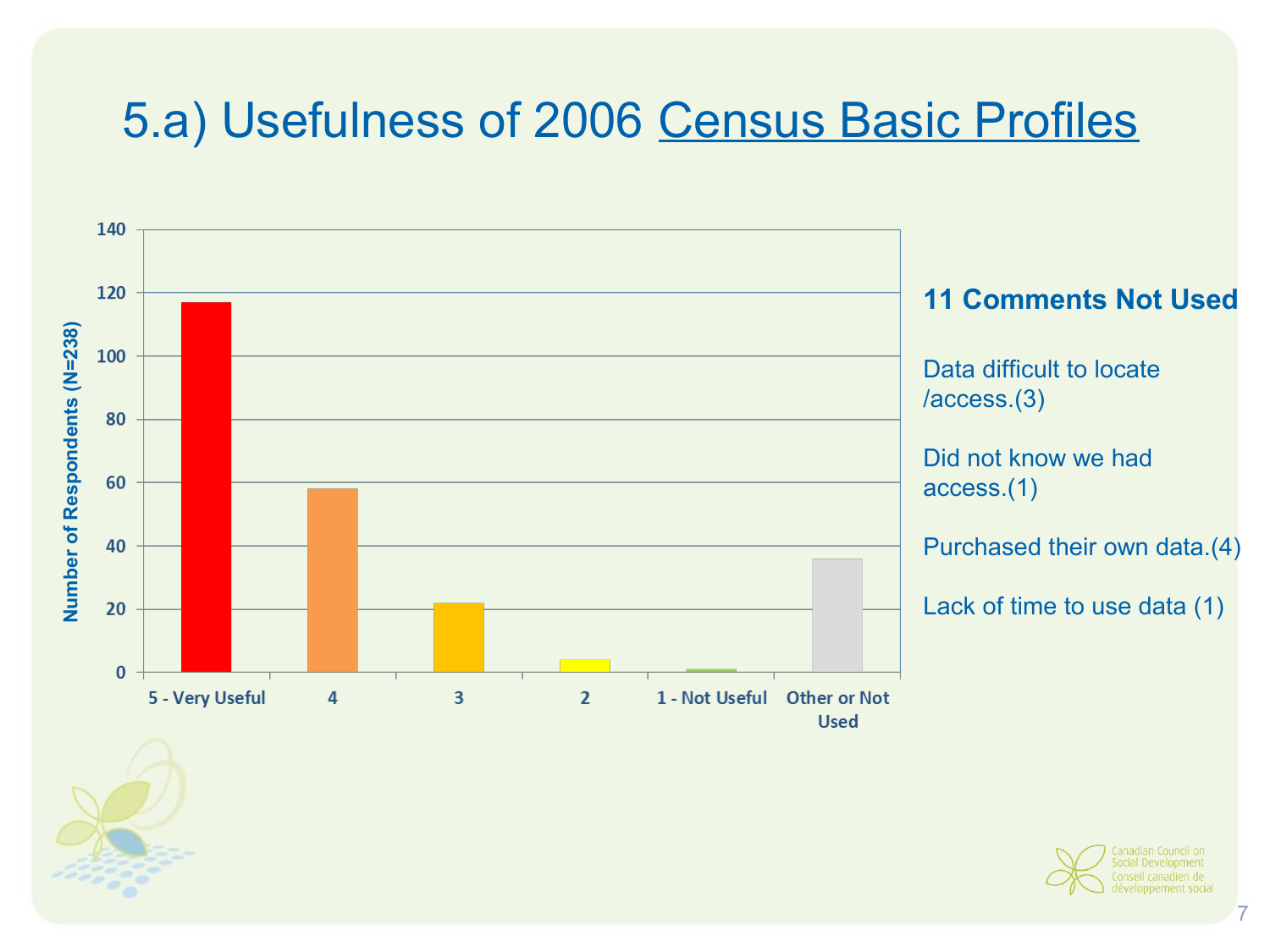#### 5.b) Usefulness of 2006 Census Semi-Custom Area Profiles



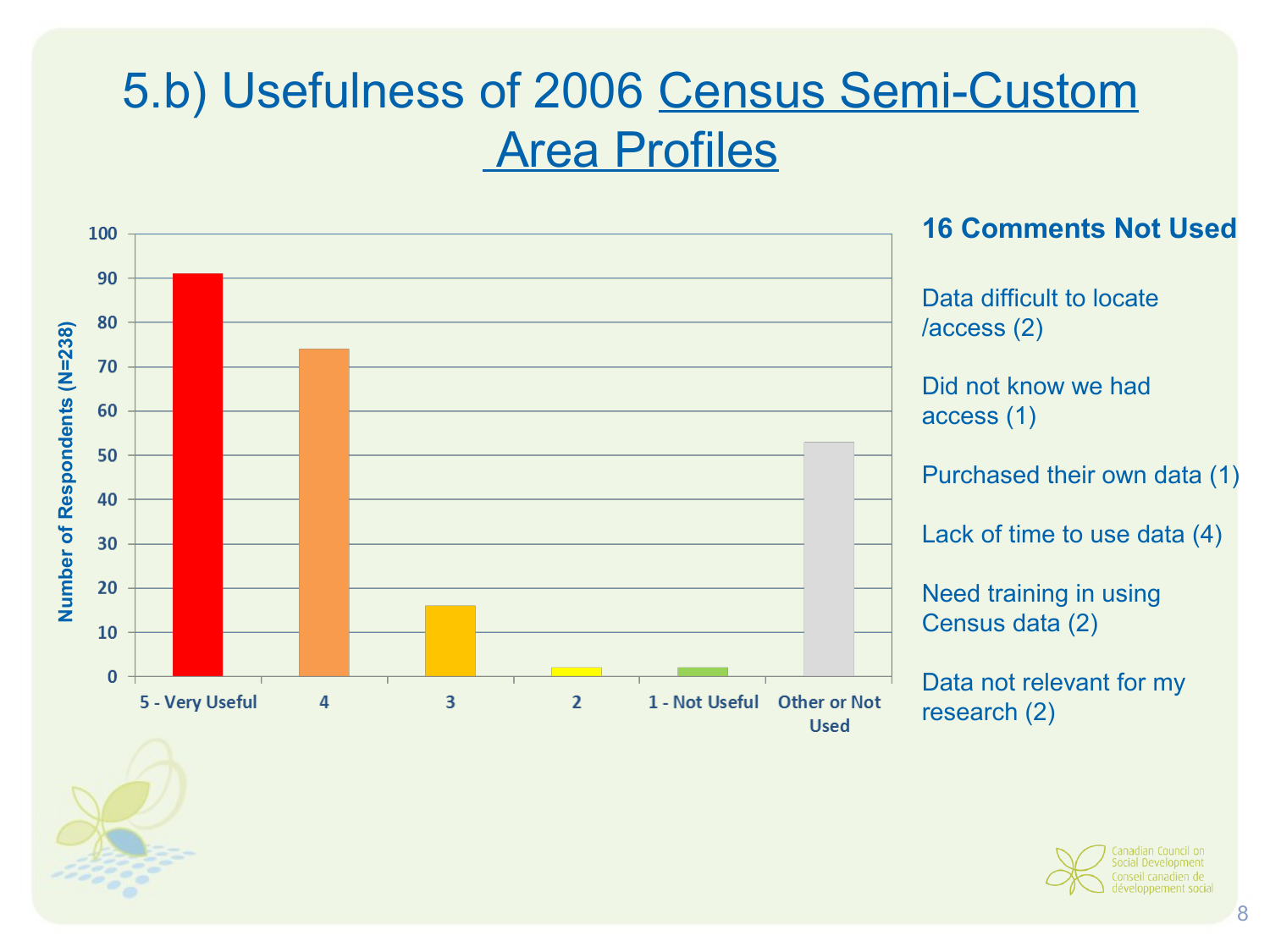#### 5.c) Usefulness of 2006 Census Semi-Custom Cross Tabulations



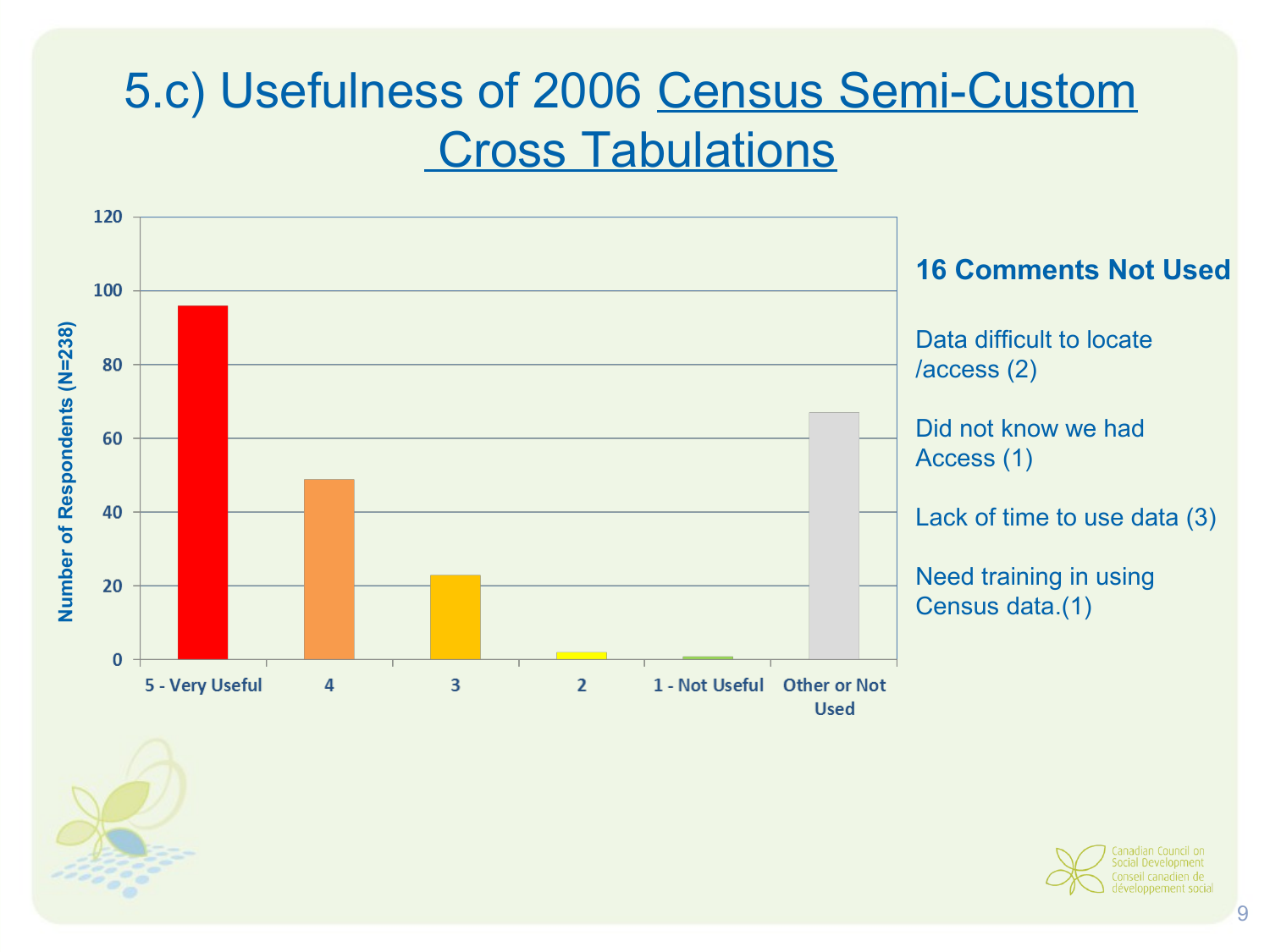#### 5.d) Usefulness of 2006 Census Target Group Profiles



éveloppement socia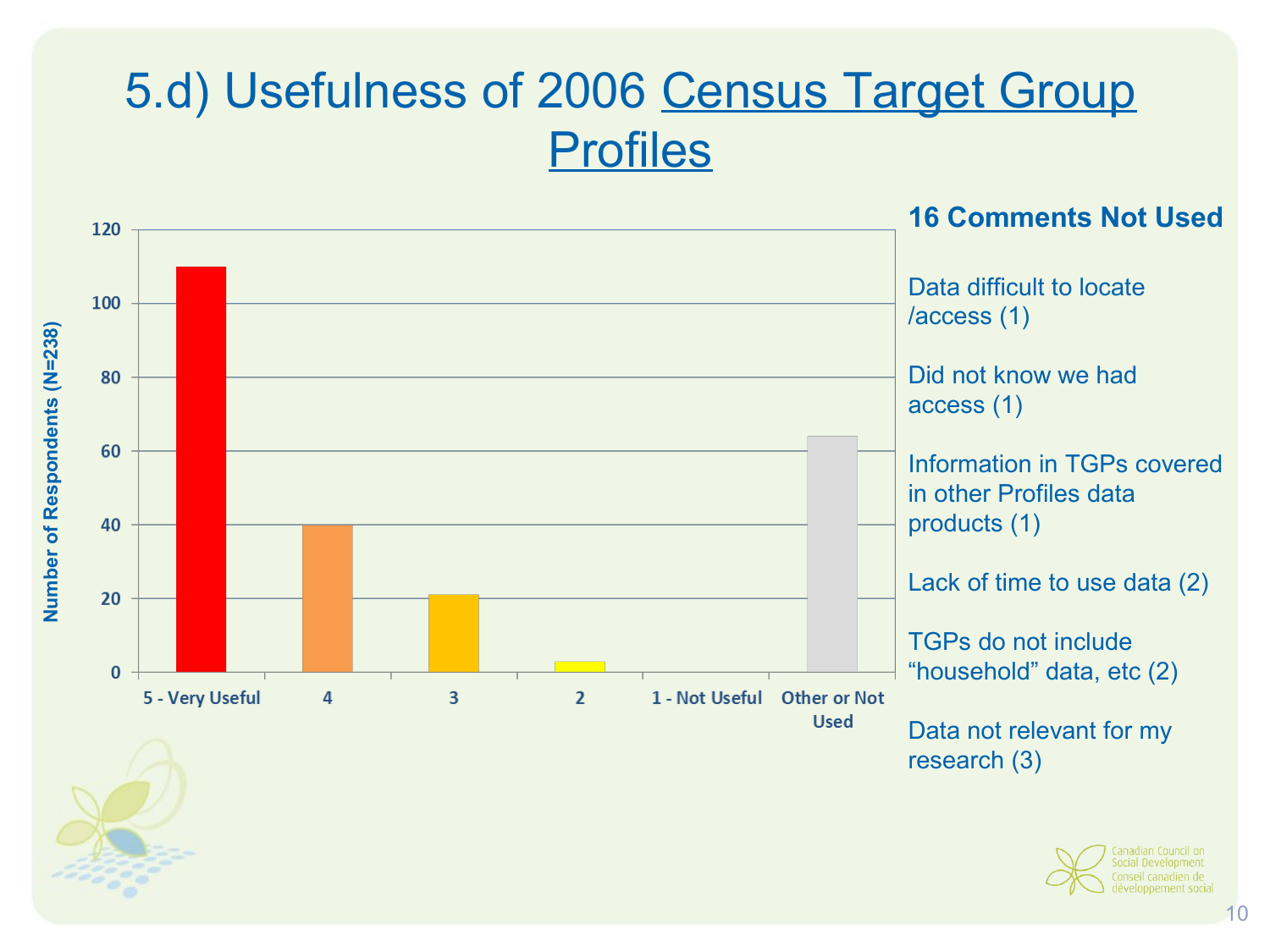#### 5.e) Usefulness of 2006 Census Topic-Based **Tabulations**



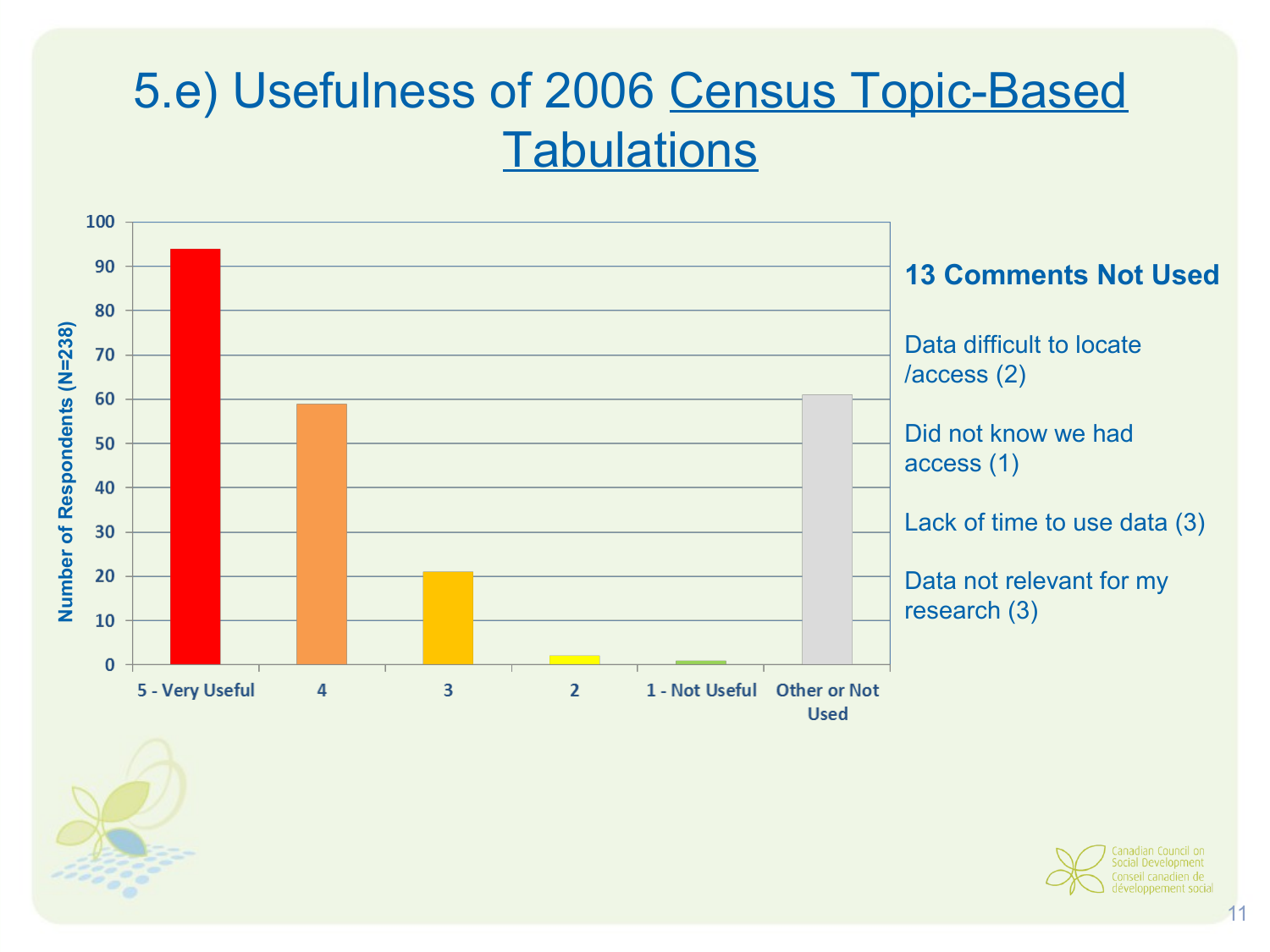### 5.f) Usefulness of 2006 Census **Urban Poverty Project Data**



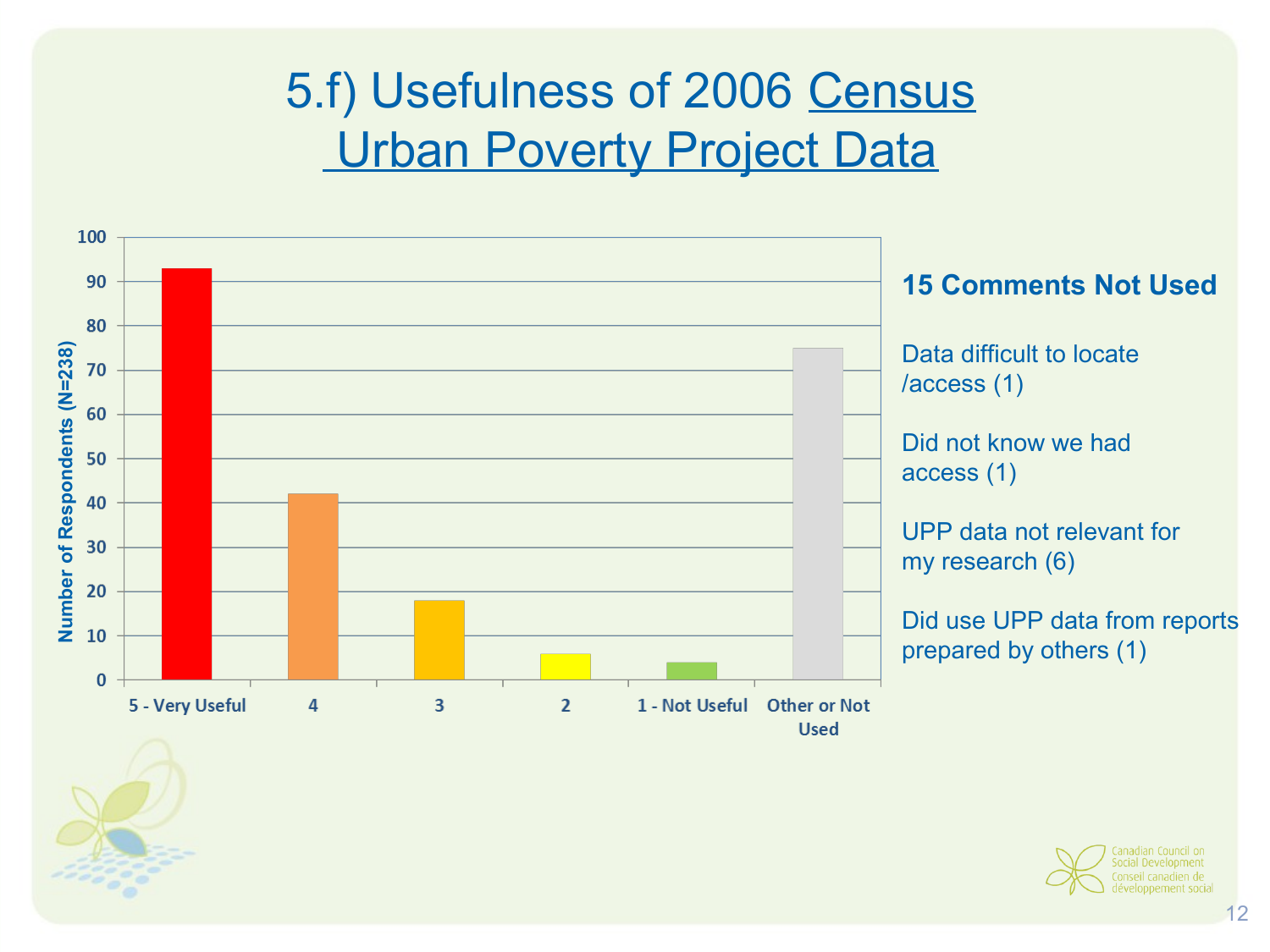#### 5.g) Usefulness of 2006 Census Themes of Population Data



**Number of Responses (Max N=238)**

considered to be useful by all respondents (235/238)

The most popular "Themes" were considered useful by 72% - 78% of respondents.

Most popular "Themes" were: Immigrants, Ethnic Origin; Visible Minority: Census Families and Employed.

Least popular "Themes" were: Interprovincial Migrants; Same Sex Couples and complex "Themes" required in Shelter-Cost tabulations.

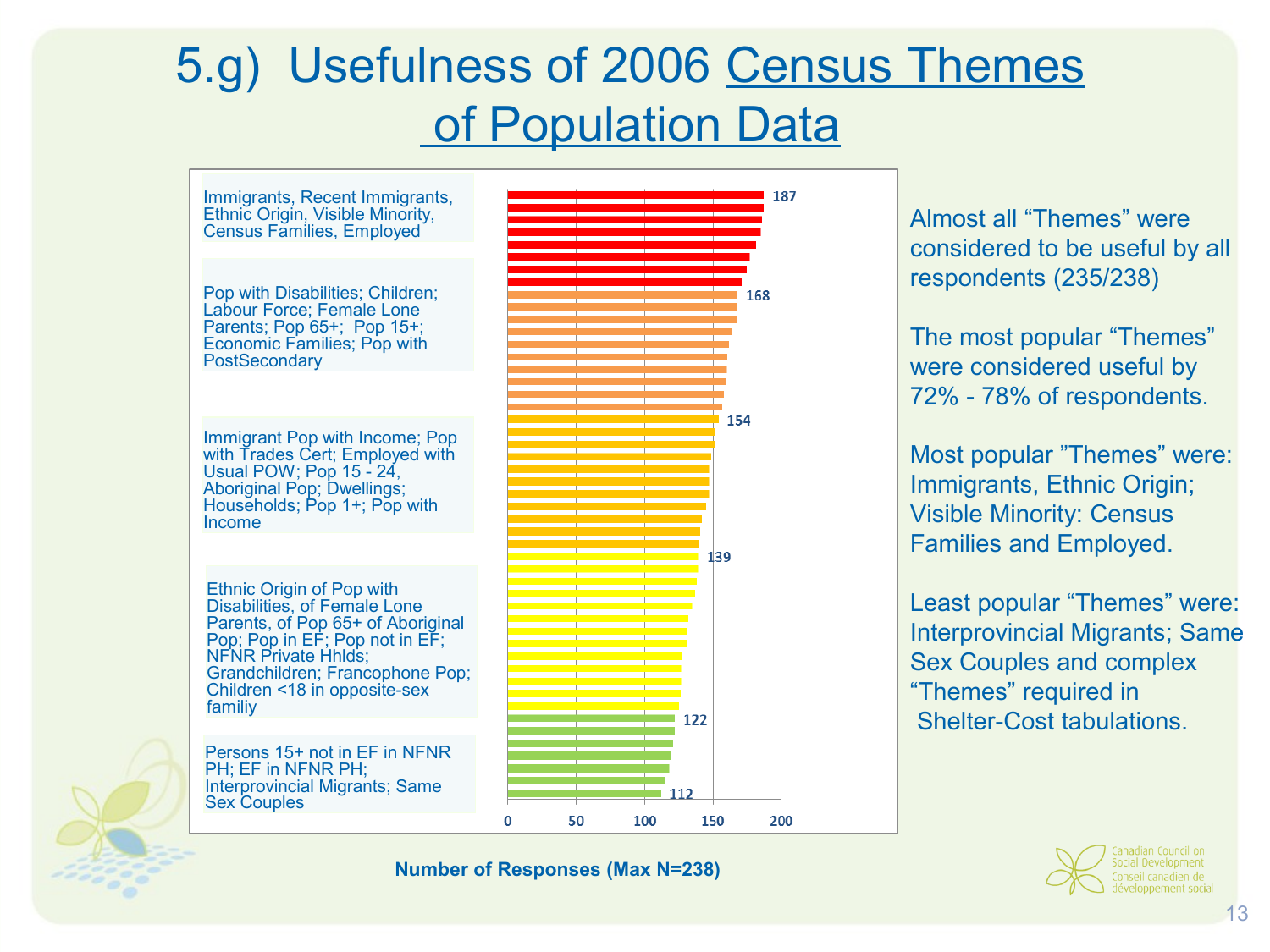#### 5.h) Usefulness of Data Tables Derived from Census



Percent of Respondents (N=238)

- All data tables derived from Census were found to be useful by most respondents

#### -114 (47.9%) respondents identified that all of the data tables were useful

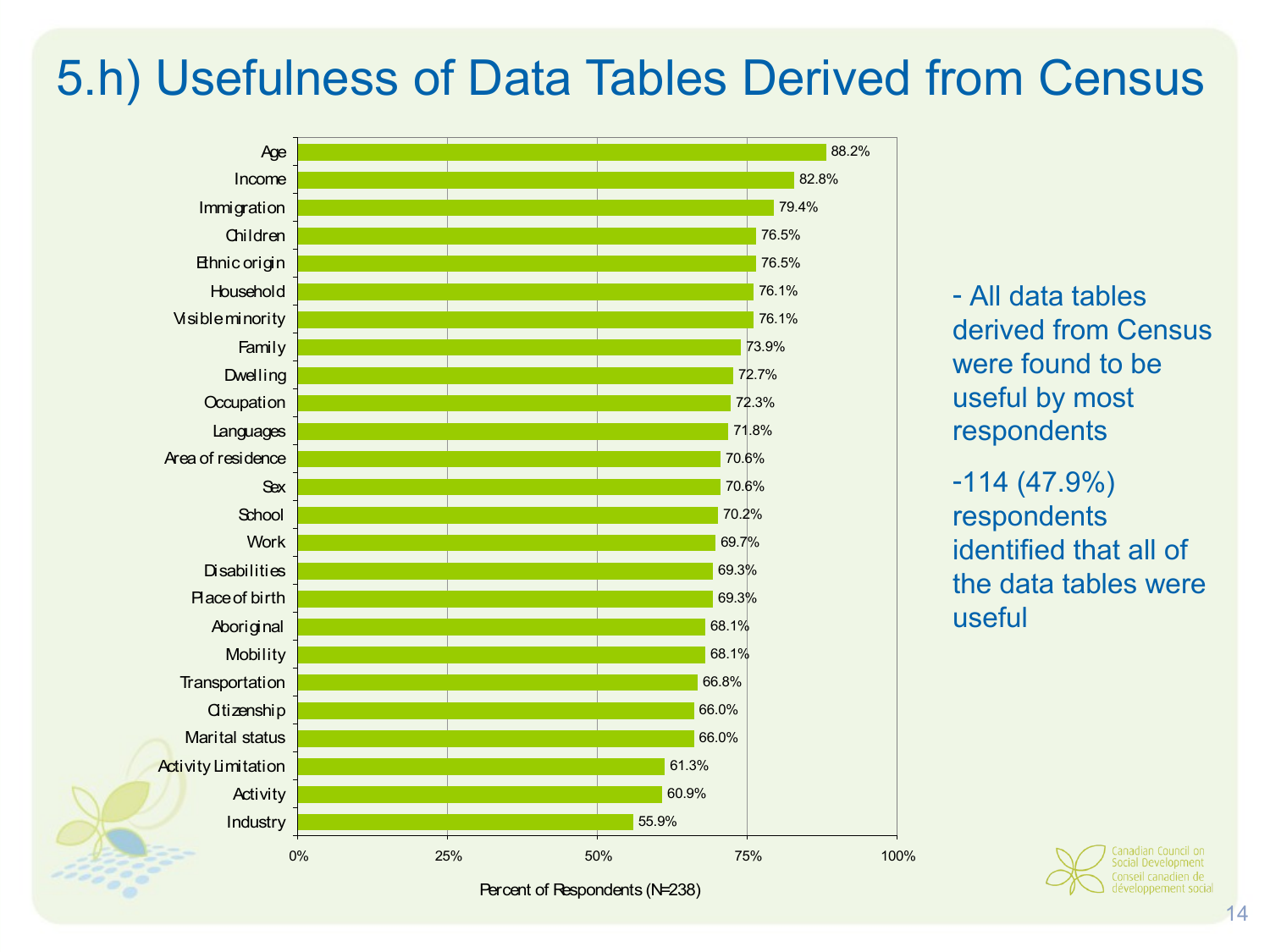#### 5.i) Usefulness of Consortium Data - Annual Subscription Data



- Many of these data sets are "Not Used"
- Most common "Not Used" response was that the data were not relevant to their area of work
- Other explanations for "Not Used" include: the respondent has not had the opportunity yet to use the data, they didn't know the data was included and that the data/information is not useful in the format/geography it is presented in

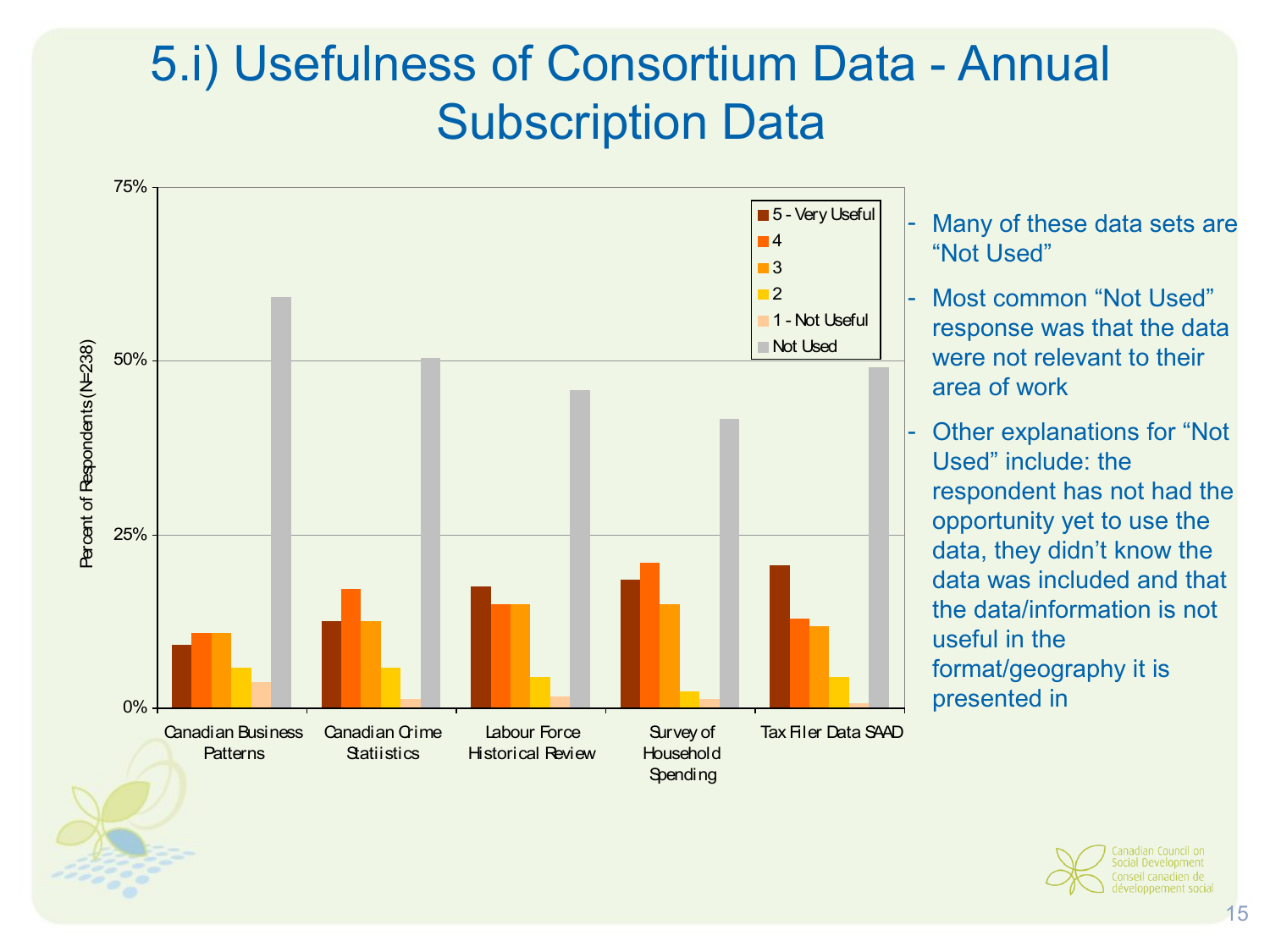## 6. Are there any data products you would like to see included, that aren't part of the data package?



**Number of Respondents (N=238)**

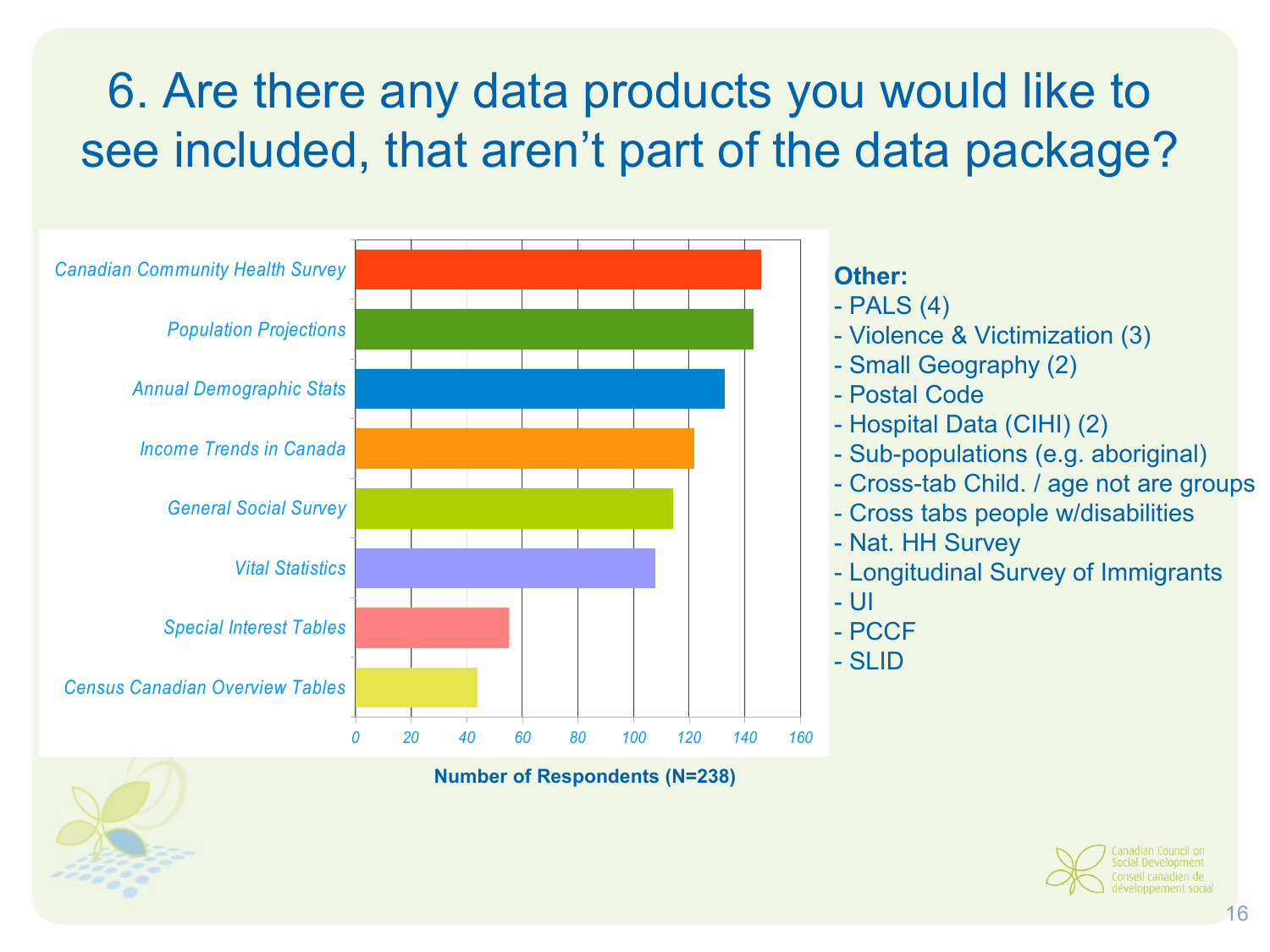# 7. a) Did you order any data (Statscan or other) to supplement 2006 CSDS data?

#### Types of Data

- 17- custom geographies (LHIN, sub-LHIN, Nhoods, parks & rec., Planning Areas, Wards)
- 11 special cross tabs
- 9 custom tables
- 4 Regional Information Systems Working Group (RISWG)
- 4 Provincial Data
- 3 tax filer data
- SDS
- Rapid Risk Factor Surveillance System (RRFSS)
- Annual Projections
- **Montly Labour**
- InfoCanada Business Directory
- Ontario Ministry of Agriculture Food and Rural Affairs

#### Themes / Topics:

- Demographic (17)
- Income (11)
- Housing (8)
- Place of work (6)
- Labour (4)
- Age  $-$  young and old  $(3)$
- Language (3)
- Minority (3)
- Family (3)
- Immigration (2)
- Crime (2)
- Health (1), Education (1), Agriculture (1), Commuting (1), Tourism (1)

#### **Number of Responses (Max N=58)**

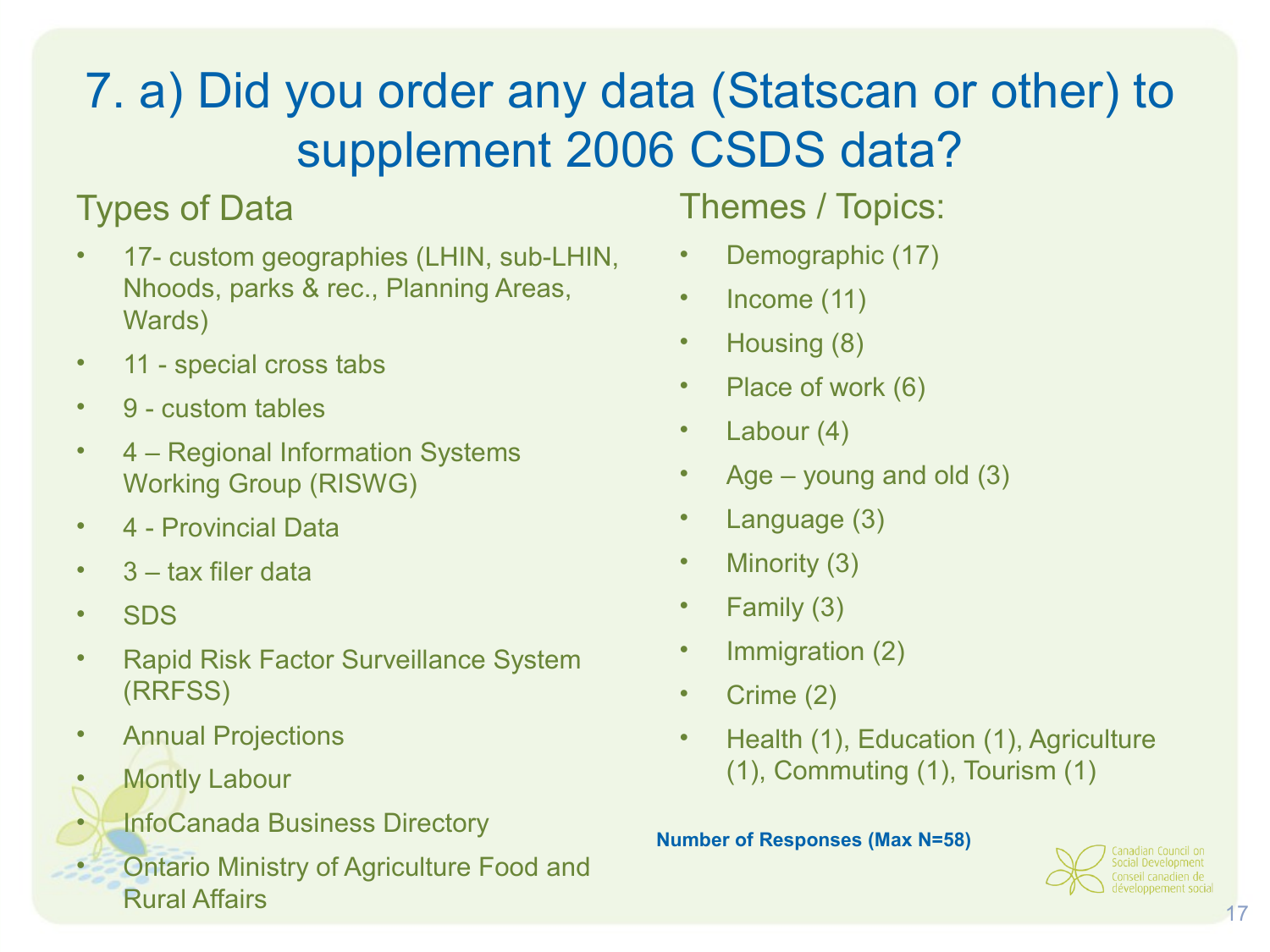7. b) Do you intend to order these data again when they are updated?





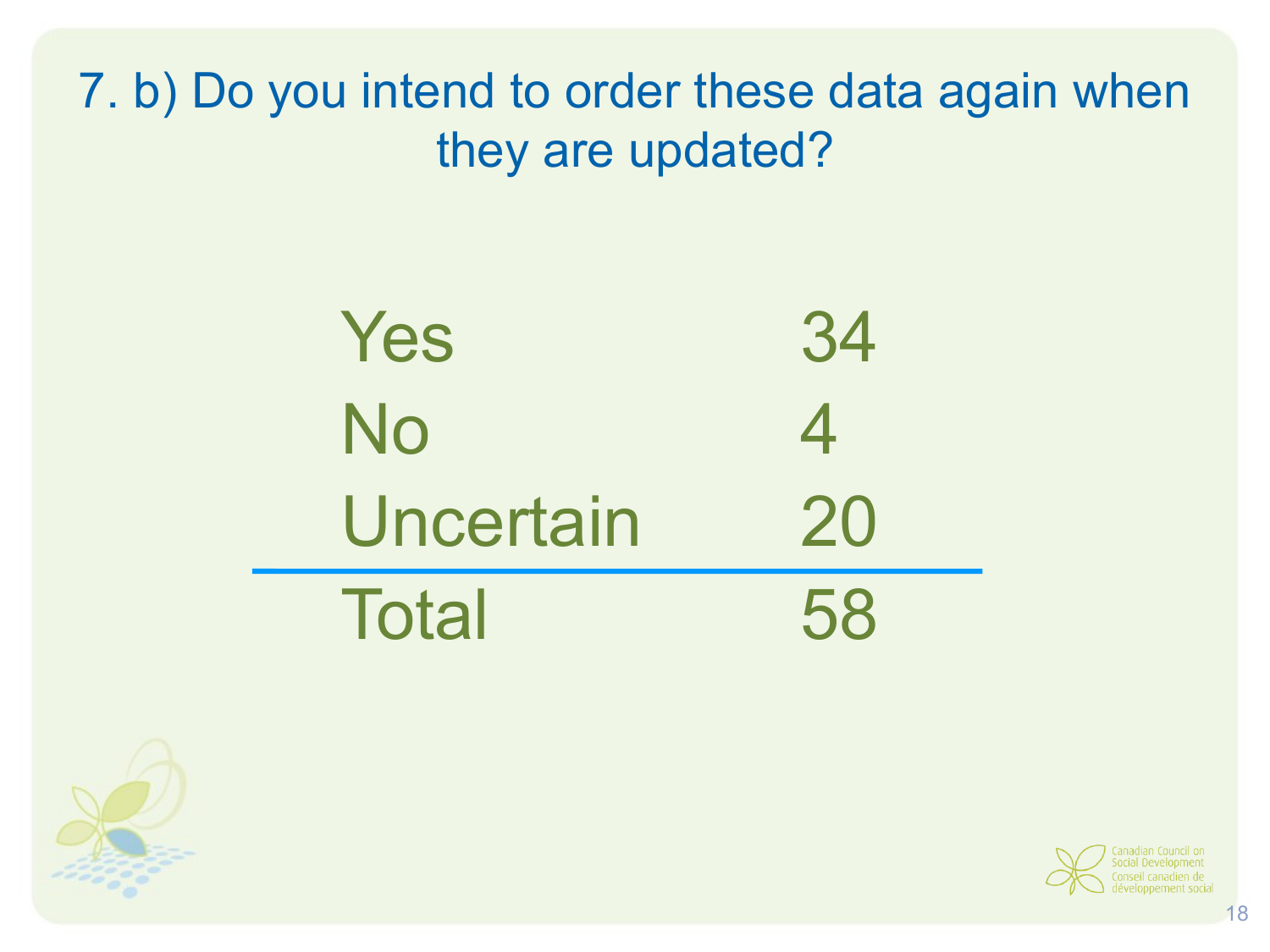#### 8. Are there any datasets that were included that you would like to exclude from 2011?

- Canadian Crime stats geog. is not useful
- Canadian Business Patterns
- Expand the consortium to get better geographic coverage.
- The data are EXCELLENT and are a very powerful tool.
- Labour Force Survey CMA data not useful for us in Halton
- LF Census Uncertainty (2)
- SAAD if geography limited to FSA level, otherwise would be very useful to have at the CT or DA level
- SDS
- UPP Table 12 of limited use
- Keep only census and aboriginal data not pertinent for one consortium
- More semi-custom orders
- Need to increase our capacity in reporting on main trends we see from each of the data products.
	-
- Comments:
- 36 said no
- 6 were not sure
- 1 n/a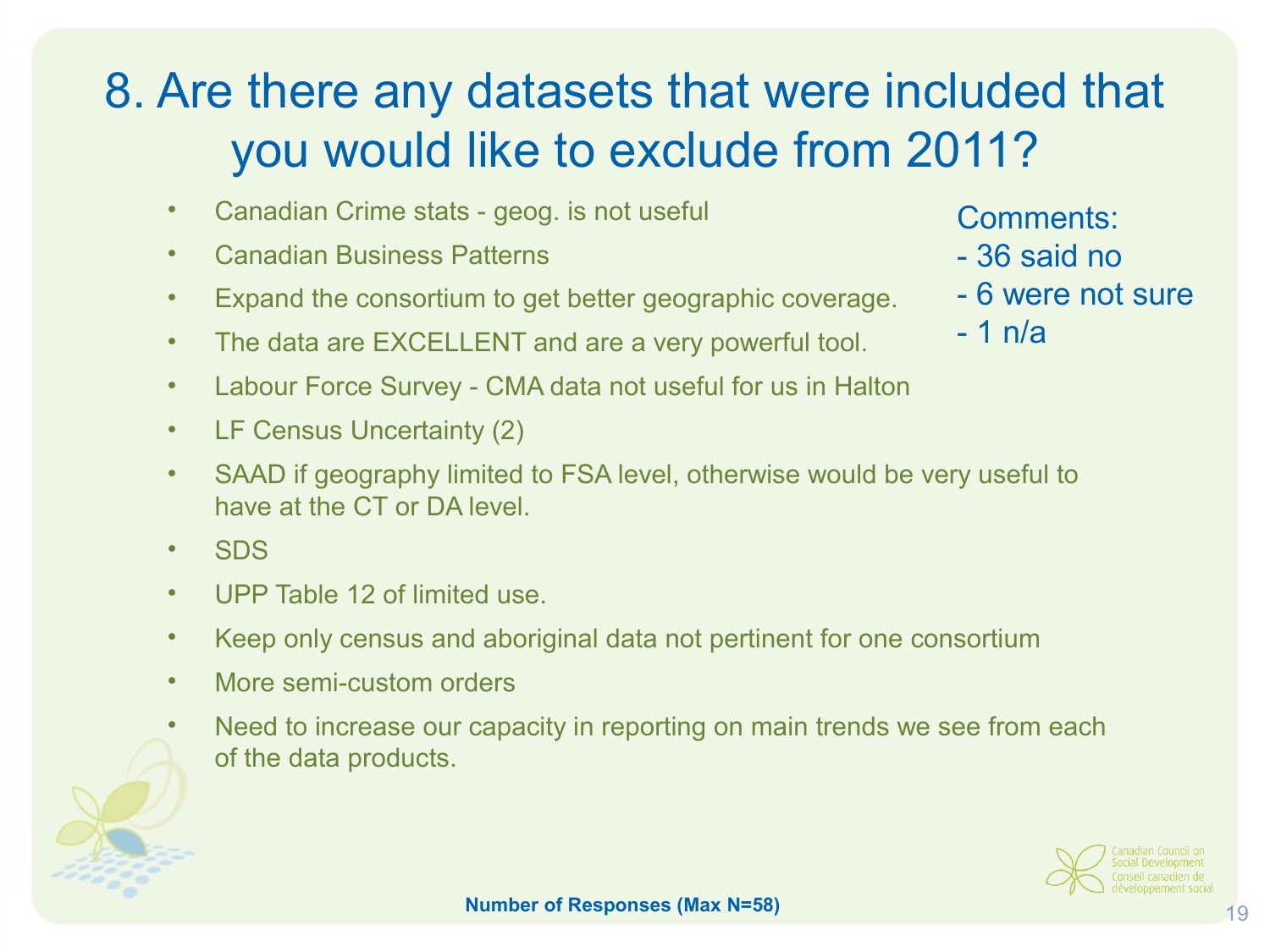#### 9. Did you have any concerns with the quality of the data that you received?

- Target group profiles better at the HH level rather than pop. as policy levers/responses are targeted to HH
- Missing data Ex. le revenu des ménages des locataires. Par contre on a celui des ménages propriétaires.
- **StatCan Errors:** 
	- Completeness Profile B information in many Toronto CD Dissemination Areas
	- There were instances where we found inconsistencies and the file was regenerated by StatCan.
- Geography:
	- Geography codes inconsistent variations of codes (number of digits used) change from table to table (3) 4 and 11 digits (UPP)
	- Local neighbourhood boundaries.
	- CT data is largely useless.
- SDS
- The consumption/spending survey better at finer geography
- Undercount:
	- Estimated undercount always an issue for basic data (e.g. population) for the region (e.g. CMA).
		- Underestimates of Aboriginal crosstabs Aboriginal identity or not
			- Unstated respondents to the disability question exclusion calculating rates

#### Note:

- 38 said no
- 7 Geography issues
- 4 Release Delays
- 3 Worry LF Census
- 3 Catalog difficulties
- 3 Undercount
- 2 Capacity Bldg on Data Use
- 1 Wants Postal Code
- 1 uncertain

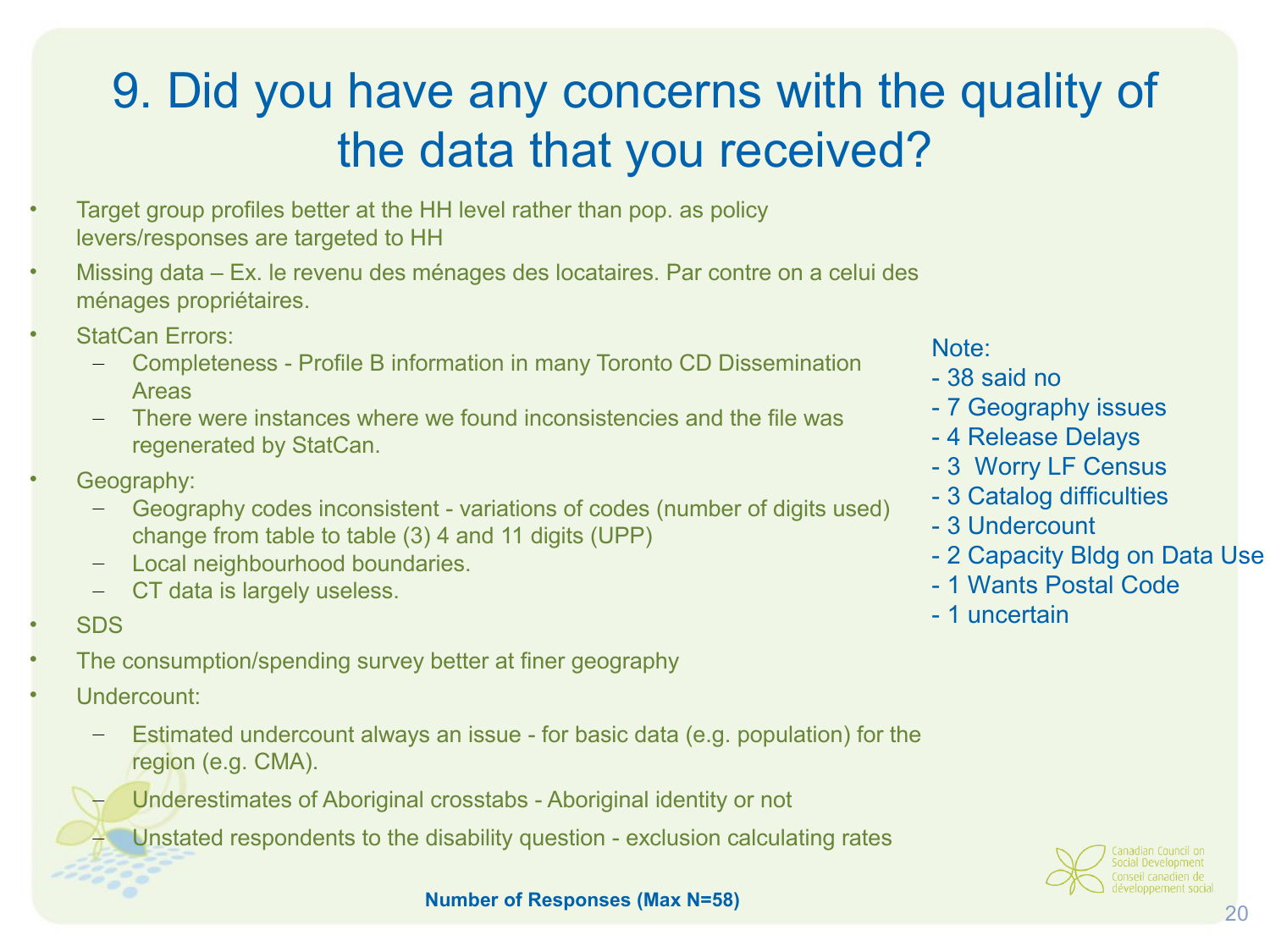#### 10. Public Documents Created Using the Data



"Other" responses specified include strategic planning, presentations, research, briefing notes, media releases, mapping, funding applications and proposals, strategic modelling and forecasting

Some respondents noted that they:

- have not produced any public documents (4)
- have not yet had the opportunity (3)
- only use it for internal purposes (1)

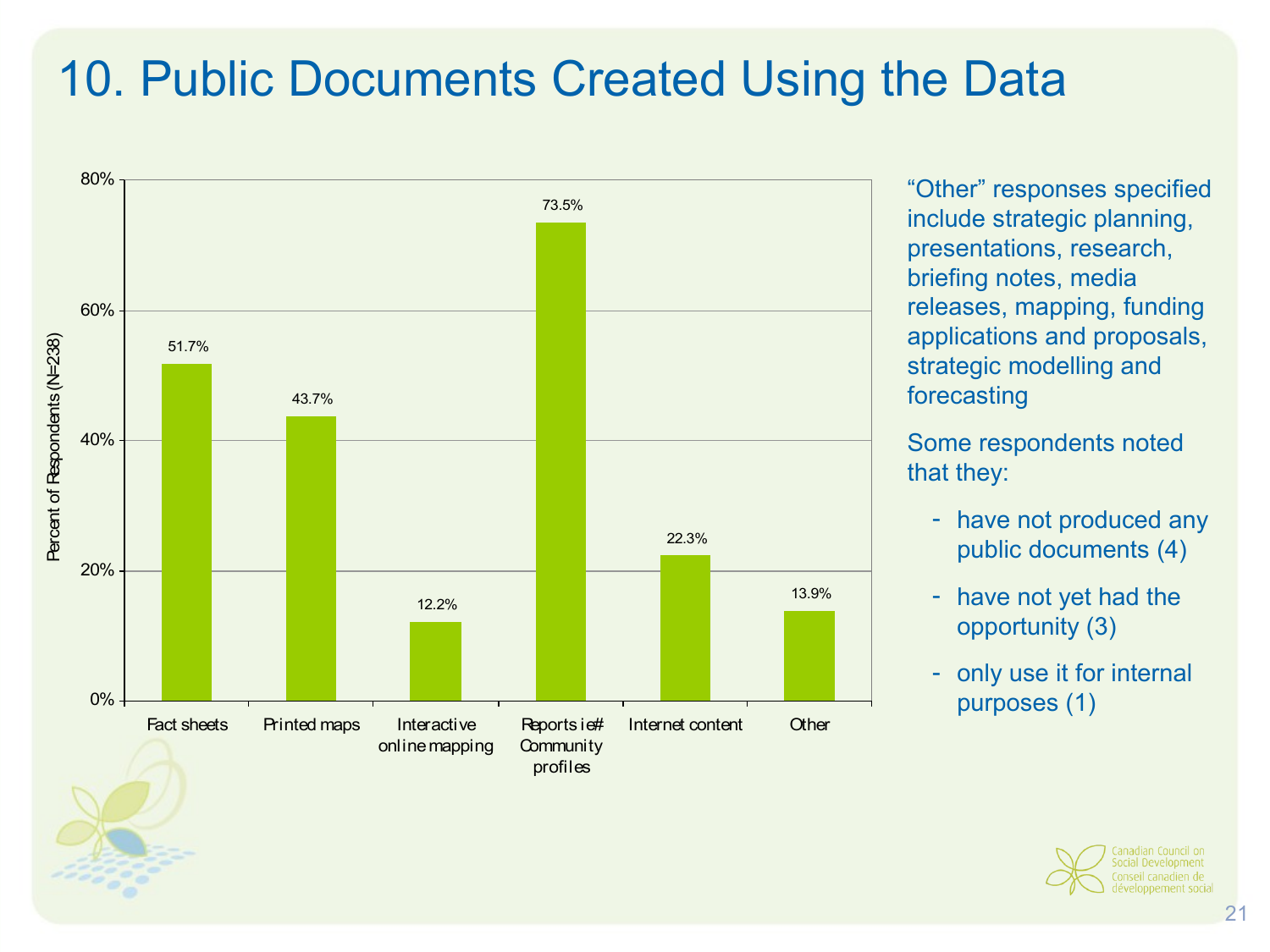#### 11. Policy Issues in Respondents' Organization which use Consortium data



reloppement socia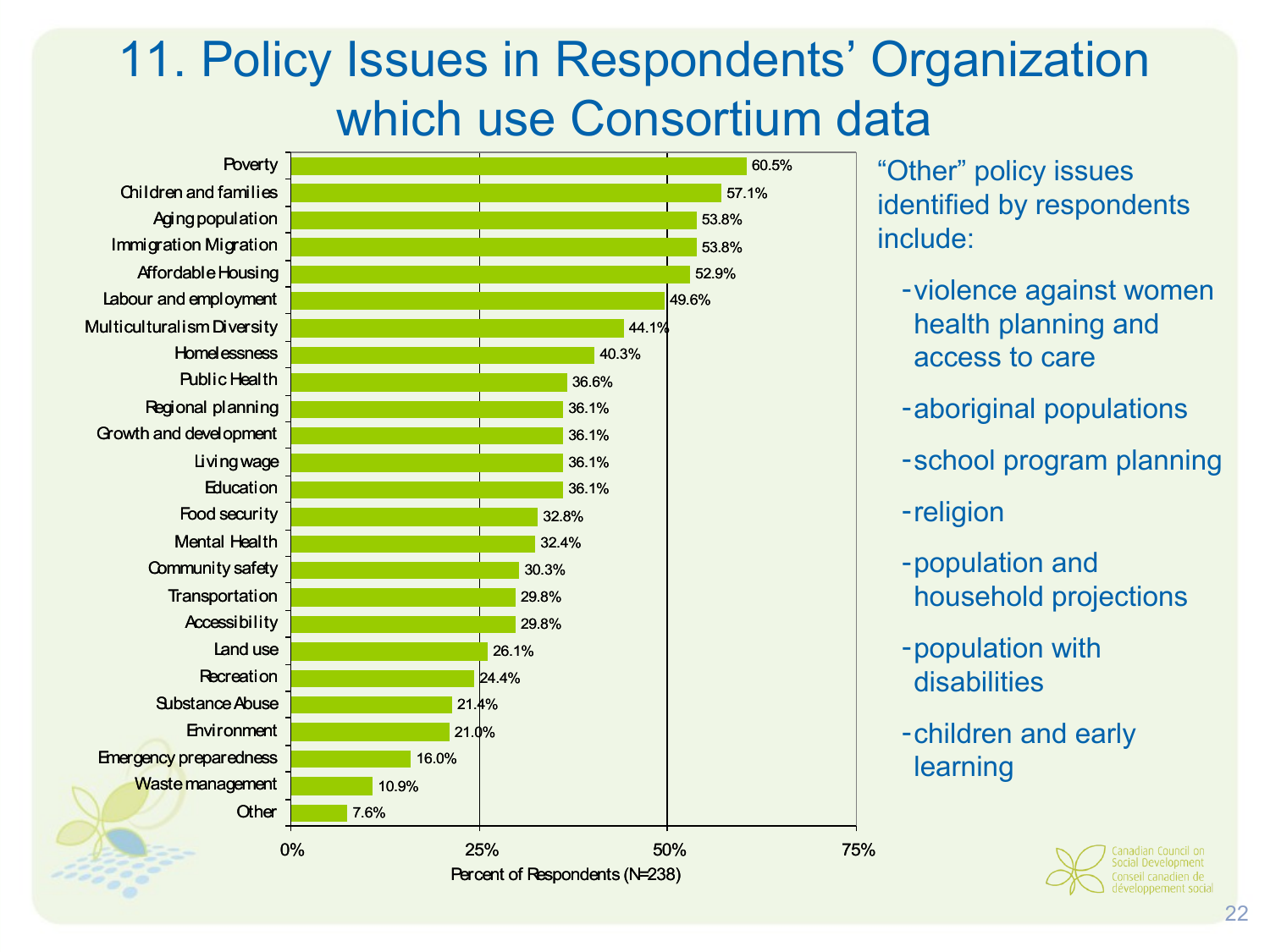#### 12. Important purposes for which Consortium data are used



#### **Other:**

- identifying priority populations,
- funding applications,
- monitoring changes in demographic trends,
- support collaborative work with community

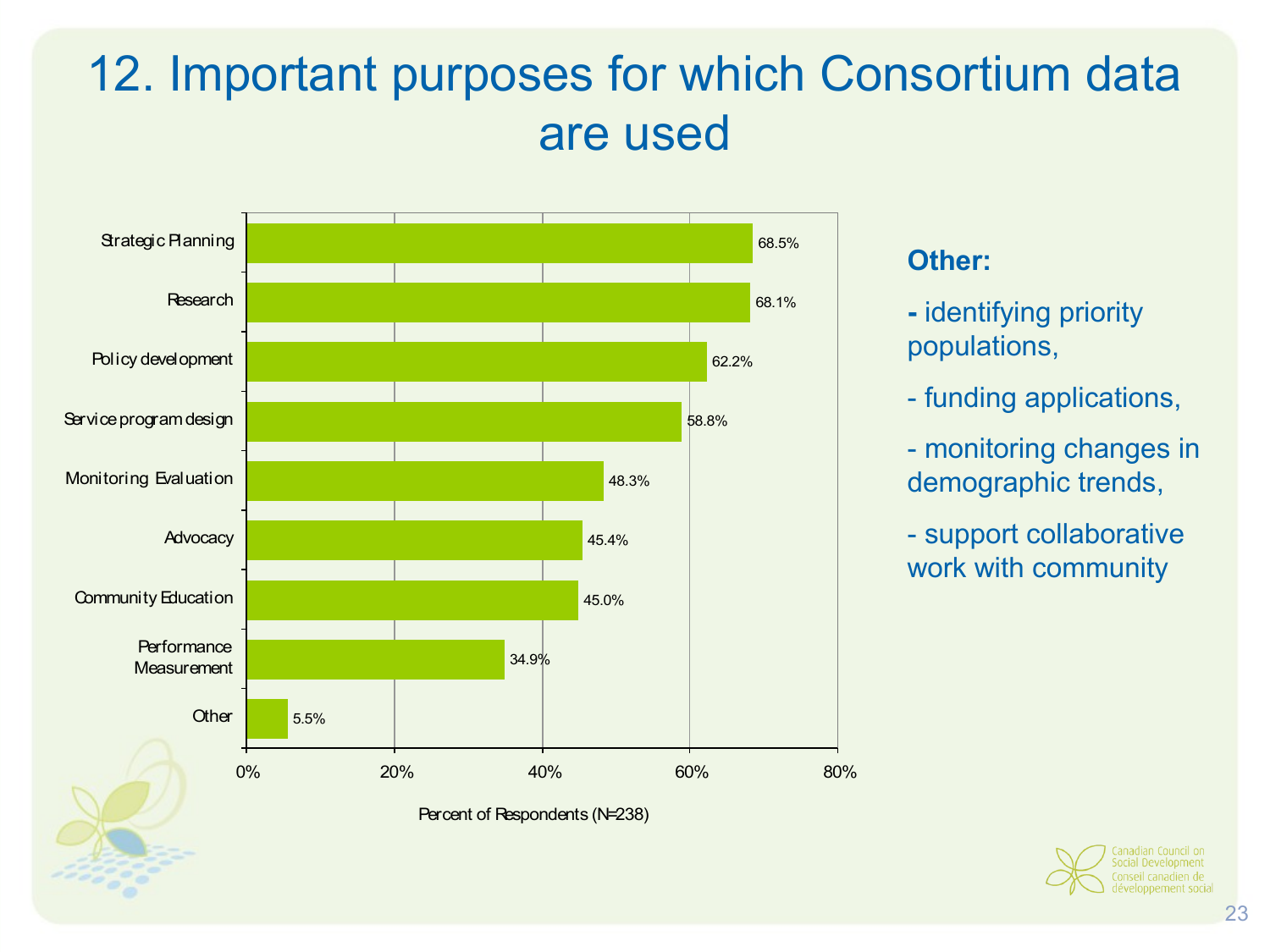#### 13.a) Please rate the usefulness of the following CSDS geographies on a scale of one to five

|                                                                   | Not  to  Very useful |                |                |                   | <b>Not</b><br>used |                                            |
|-------------------------------------------------------------------|----------------------|----------------|----------------|-------------------|--------------------|--------------------------------------------|
| <b>CSDS</b> geographies                                           | $\mathbf{1}$         | $\overline{2}$ | $\overline{3}$ | $\blacktriangle$  | $5\phantom{1}$     | <b>Other</b>                               |
| <b>Census Divisions</b>                                           | 3%                   | 5%             | 14%            | 15%               | 40%                | 23%                                        |
| <b>Census Sub-Divisions</b><br>(lower tier municipalities)        | 3%                   | 3%             | 13%            | 15%               | 43%                | 24%                                        |
| <b>Dissemination Areas</b>                                        | 2%                   | 2%             | 11%            | 14%               | 46%                | 26%                                        |
| <b>Census Metropolitan</b><br><b>Areas</b>                        | 6%                   | 7%             | 15%            | 16%               | 34%                | 22%                                        |
| <b>Census Tracts</b>                                              | 2%                   | 4%             | 12%            | 15%               | 45%                | 23%                                        |
| <b>Federal Electoral Districts</b>                                | 12%                  | 8%             | 19%            | 8%                | 12%                | 40%                                        |
| <b>Economic Regions</b>                                           | 10%                  | 11%            | 15%            | 10%               | 15%                | 40%                                        |
| <b>Health Regions</b>                                             | 5%                   | 8%             | 14%            | 12%               | 26%                | 35%                                        |
| <b>Forward Sortation Areas</b><br>(first 3 digits of Postal Code) | 5%                   | 4%             | 15%            | 15%               | 24%                | 38%                                        |
| <b>Postal Codes</b><br>(6 digits) (Taxfiler)                      | 3%                   | 5%             | 12%            | 11%               | 35%                | 34%                                        |
| <b>Custom geography</b><br>(user-defined)                         | 3%                   | 2%             | 7%             | 11%               | 44%                | 33%<br>Canadiaı                            |
|                                                                   |                      |                |                | higher proportion |                    | Conseil canadien de<br>développement socia |

higher proportion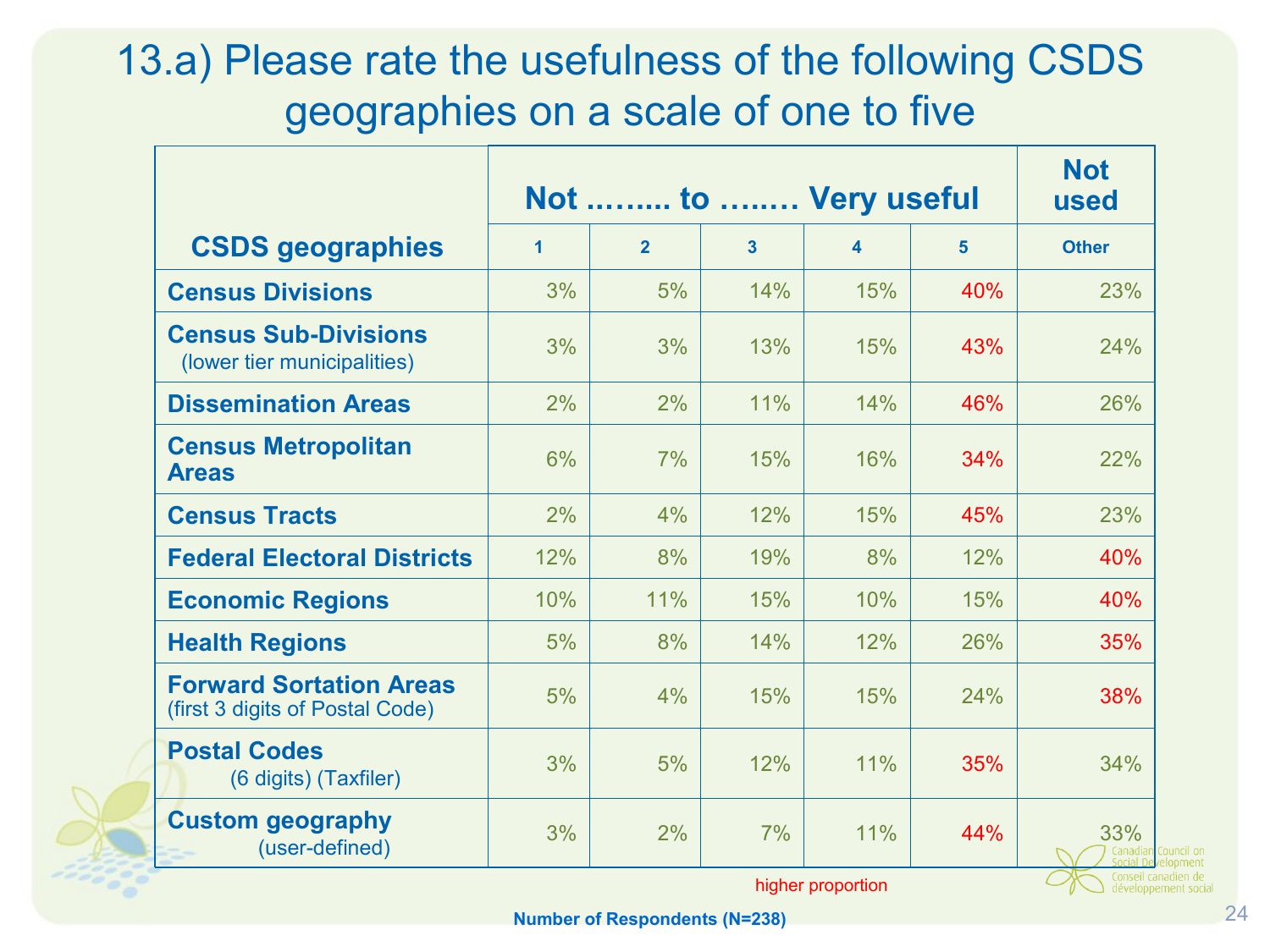#### 13.b) Summary of Usefulness of Geographies

#### **Useful** Not used ■ Very Useful

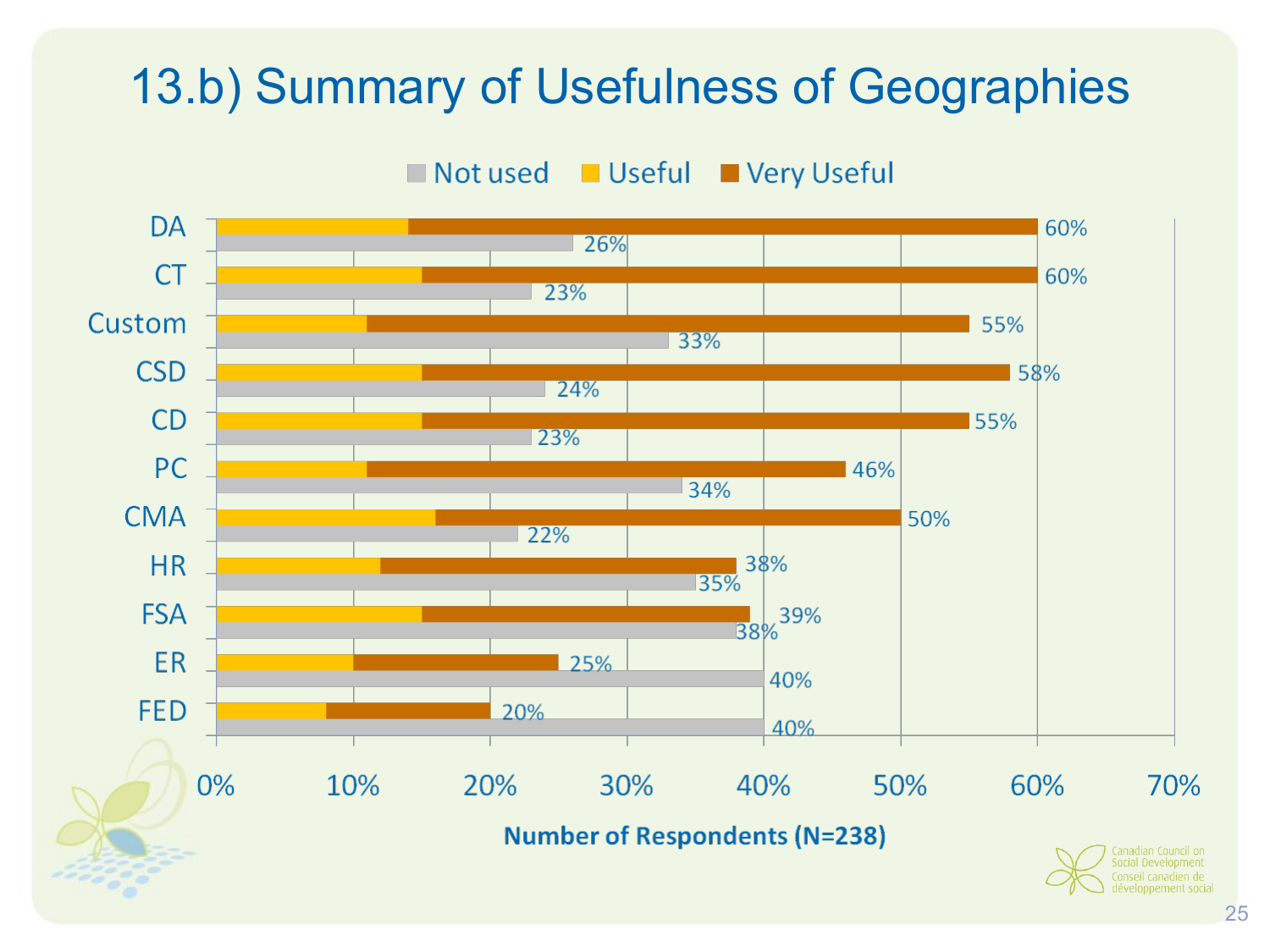### 13.c) Please rate the usefulness of the following Consortium geographies on a scale of 1 to 5

- Census Division (CD):
	- CMA or dissemination area is more useful (x1)
	- Interested in "small geographic units" that are custom areas defined to match our settlement area boundaries (x1)
	- Not yet (x1)
- Census Subdivision (CSD):
	- No CSD geography available in this CD (x3) or LHIN (x1)
	- CMA or dissemination area is more useful (x1)
	- Not yet (x1)
- **Dissemination Areas (DA's):** 
	- Have custom geographies (x1)
	- Not yet (x1)

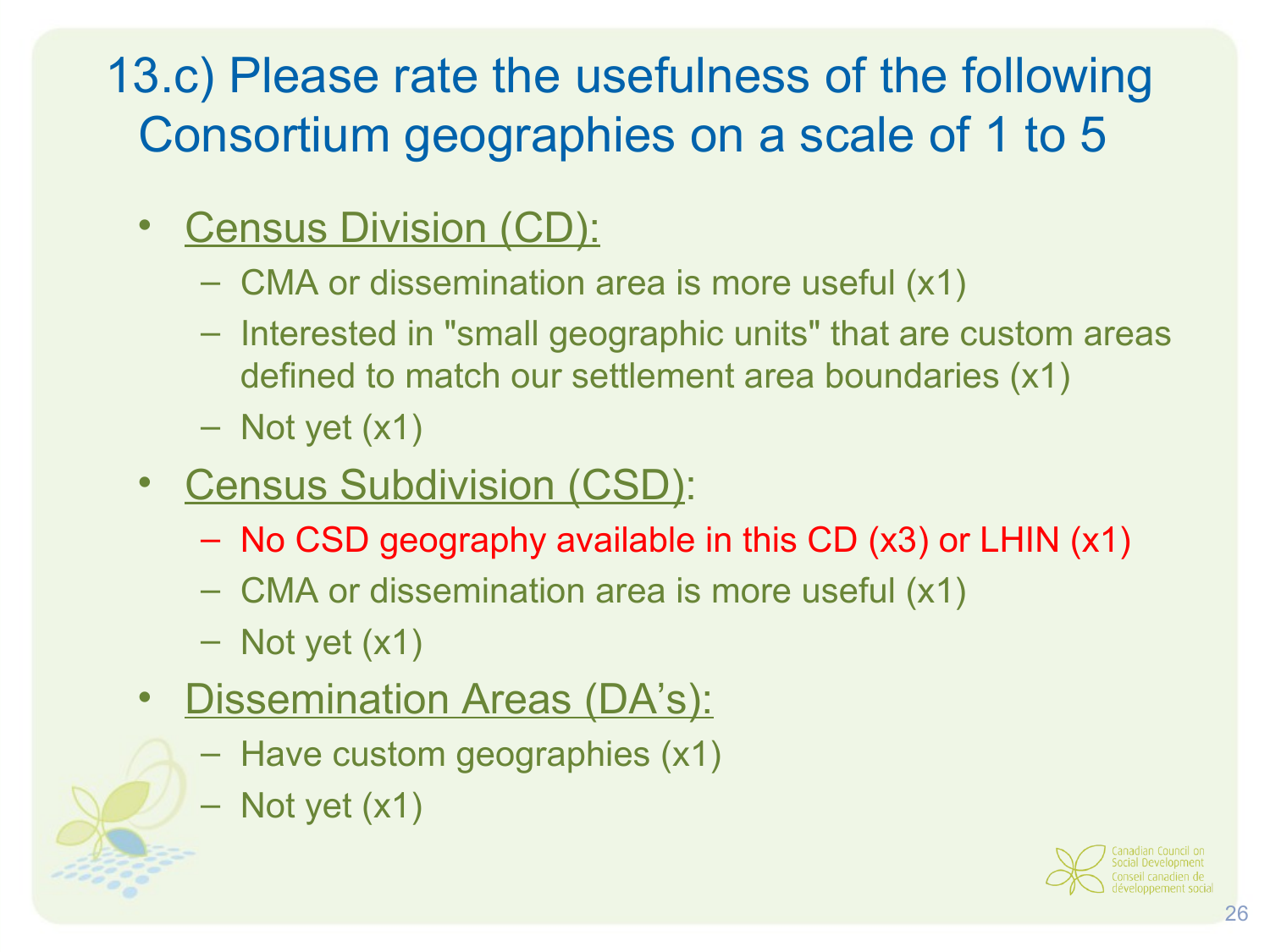### 13.d) Please rate the usefulness of the following Consortium geographies on a scale of 1 to 5

- Census Metropolitan Areas (CMA's)
	- Too expansive for our use (x2)
	- Not in a CMA (x1)
	- Our region is split between 2 CMAs (x1)
	- Doesn't cover our whole region(x1)
	- Interested in "small geographic units" that are custom areas defined to match our settlement area boundaries (x1)
	- Not yet (x1)
- Census Tracts (CT's)
	- Focus is Custom Geographies (x1)
	- Have not had an opportunity to use (x1)
	- Doesn't cover our whole region(x1)
	- In the little work I did with this data, I needed the CMA or DA (x1)
	- Use neighbourhood boundaries please!(x1)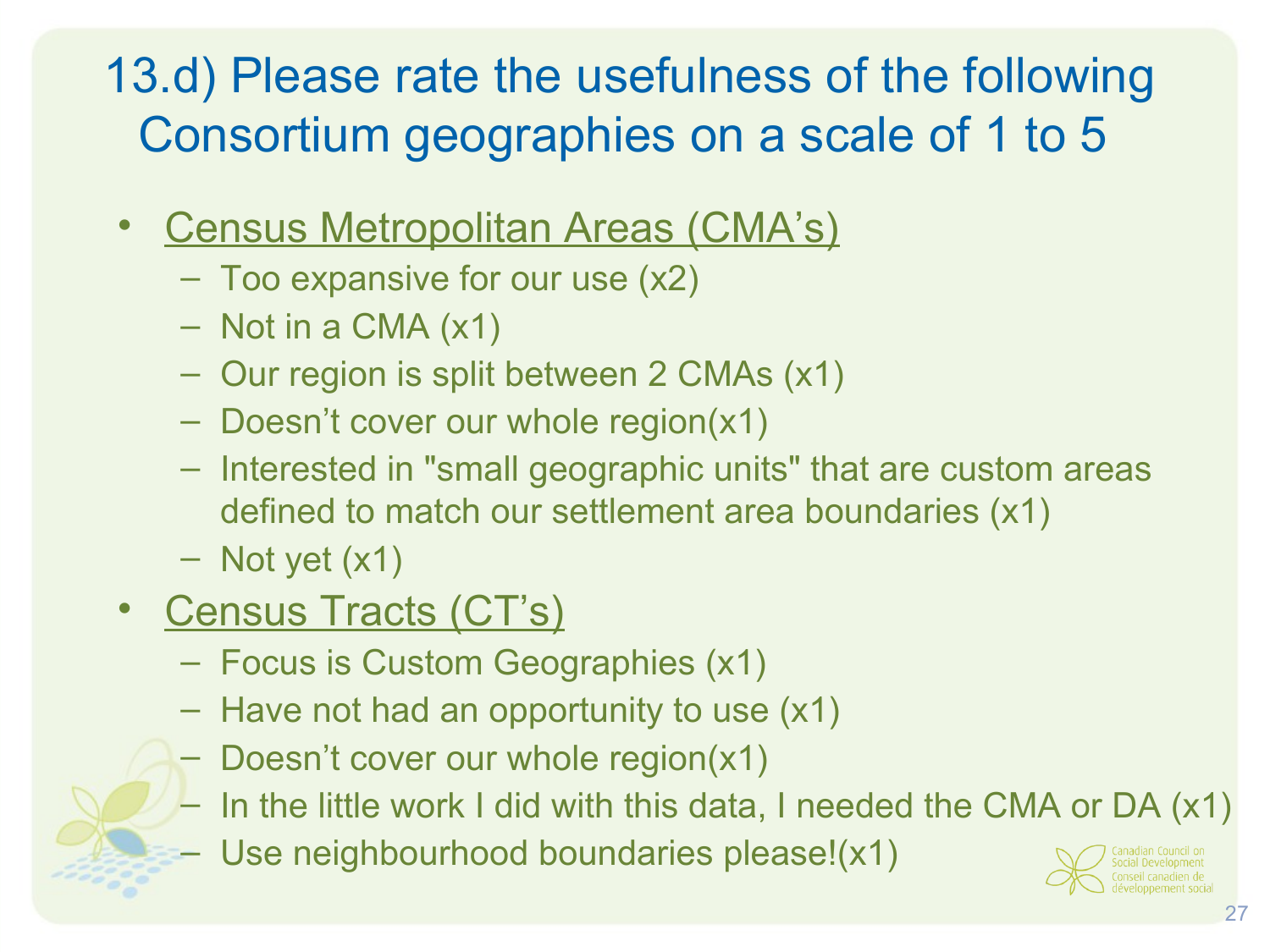### 13.e) Please rate the usefulness of the following Consortium geographies on a scale of 1 to 5

- Federal Electoral Districts (FED's)
	- Have not had an opportunity to use (x1)
	- In the little work I did with this data, I needed the CMA or DA
	- Interested in "small geographic units" that are custom areas defined to match our settlement area boundaries (x1)
- Economic Regions
	- Too high level, would be useful if disaggregated to CD level (x2)
	- Have not had an opportunity to use (x1)
	- In the little work I did with this data, I needed the CMA or DA



- Interested in "small geographic units" that are custom areas defined to match our settlement area boundaries (x1)
- Uncertain of geography (x1)

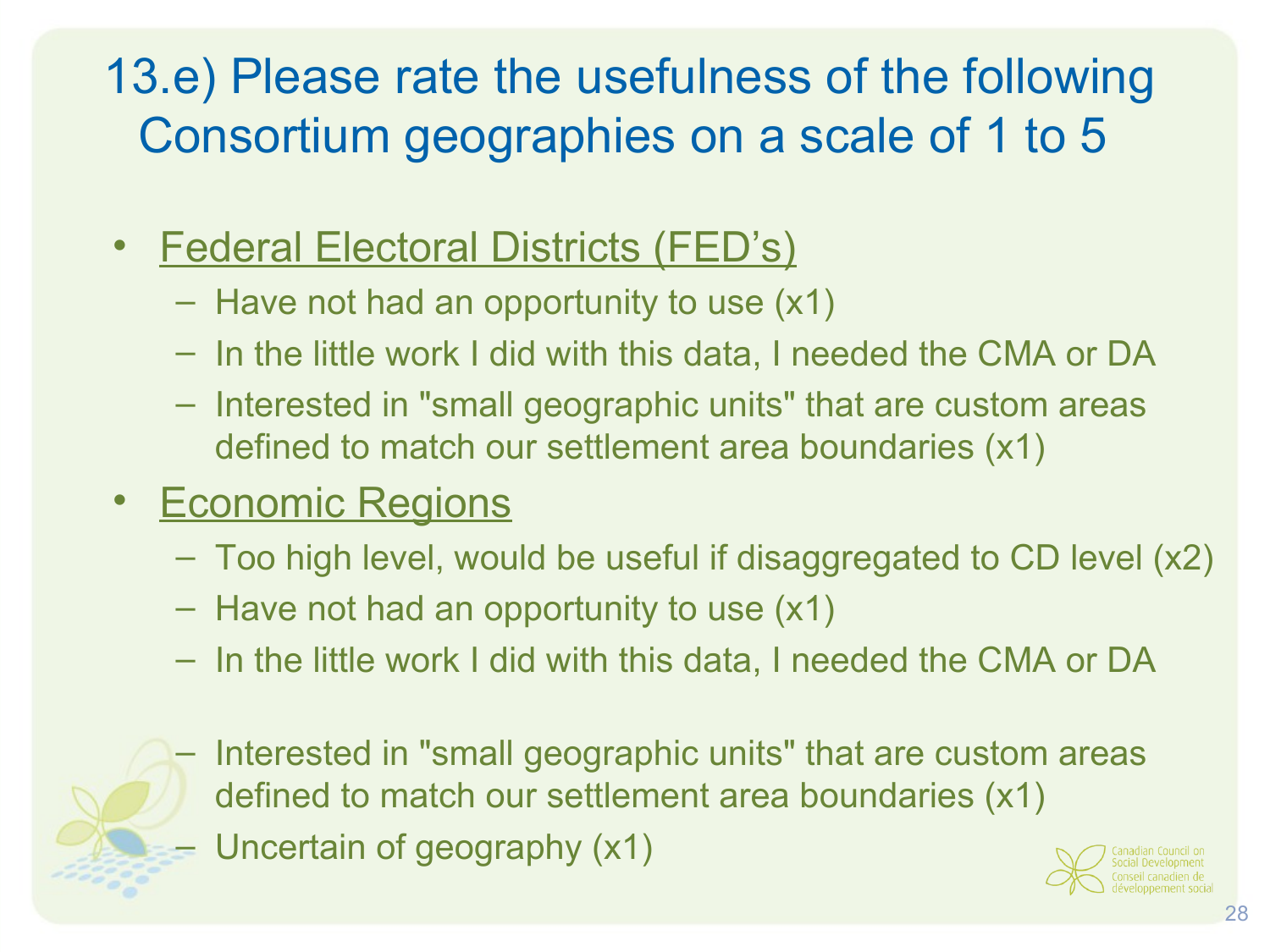## 13.f) Please rate the usefulness of the following Consortium geographies on a scale of 1 to 5

- Health Regions
	- Do not do health related planning, not relevant to my work (x3)
	- Our region has different boundaries from health unit (x1)
	- In the little work I did with this data, I needed the CMA or DA (x1)
- Forward Sortation Areas (FSA's) (first 3 digits of **Postal Code)** 
	- Municipality too small (x1)
	- Not relevant to my work (x1)
	- In the little work I did with this data, I needed the CMA or DA (x1)
	- They do not correspond to our settlement areas (x1)
	- Use Custom Geographies (x1)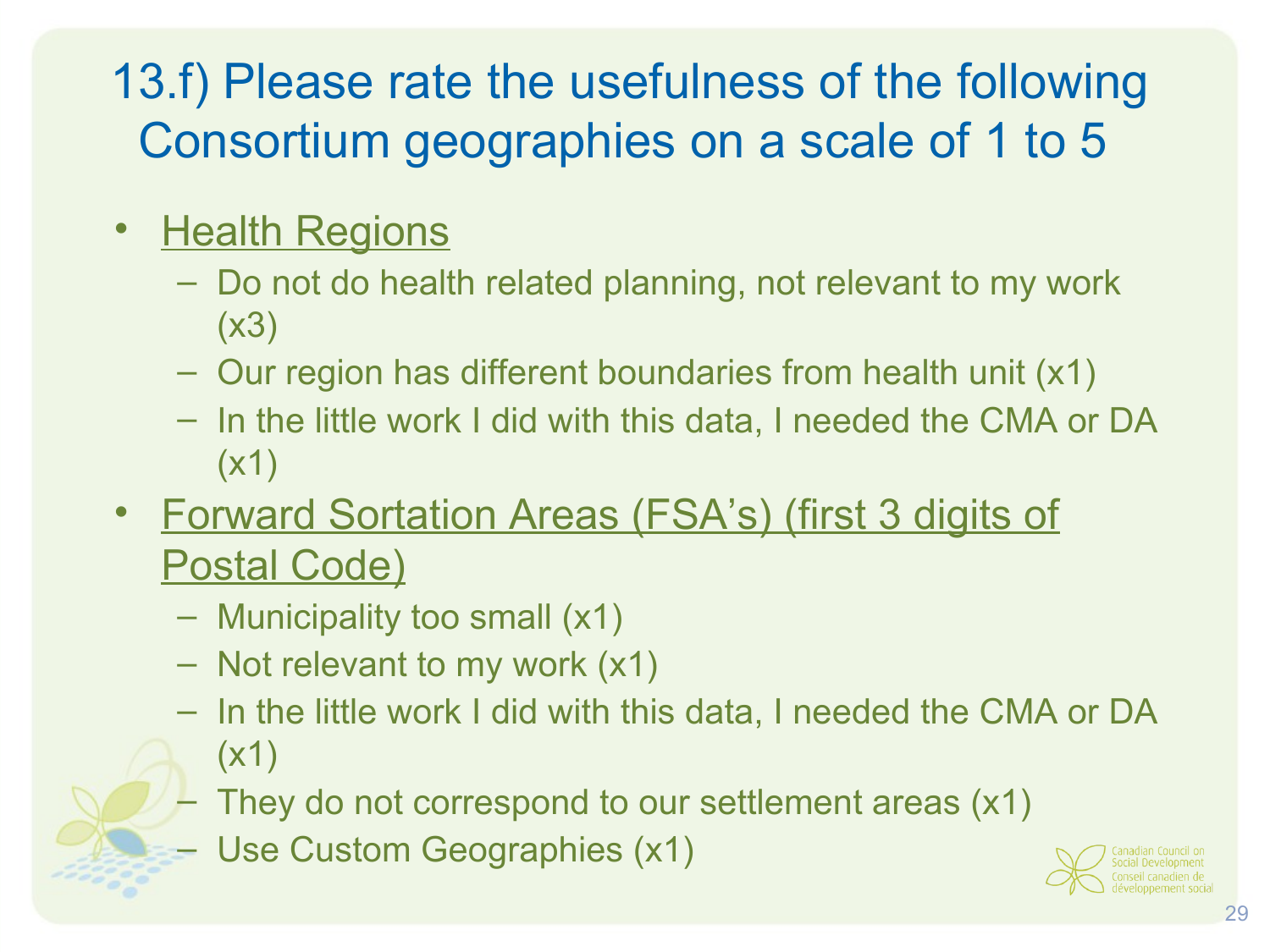### 13.g) Please rate the usefulness of the following Consortium geographies on a scale of 1 to 5

#### • Postal Codes

- Not a meaningful geography for our planning work (x3)
- Not used but interested (x1)
- Data not used, but the reconciliation file is very important to rollup client data into standard and or other custom geographies (x1)
- In the little work I did with this data, I needed the CMA or DA  $(x1)$

#### • Custom geography (User-defined)

- $-$  Yes  $(x2)$
- Possibly in future (x2)
- Not familiar with how to create my own custom areas (x1)
	- In the little work I did with this data, I needed the CMA or DA (x1)

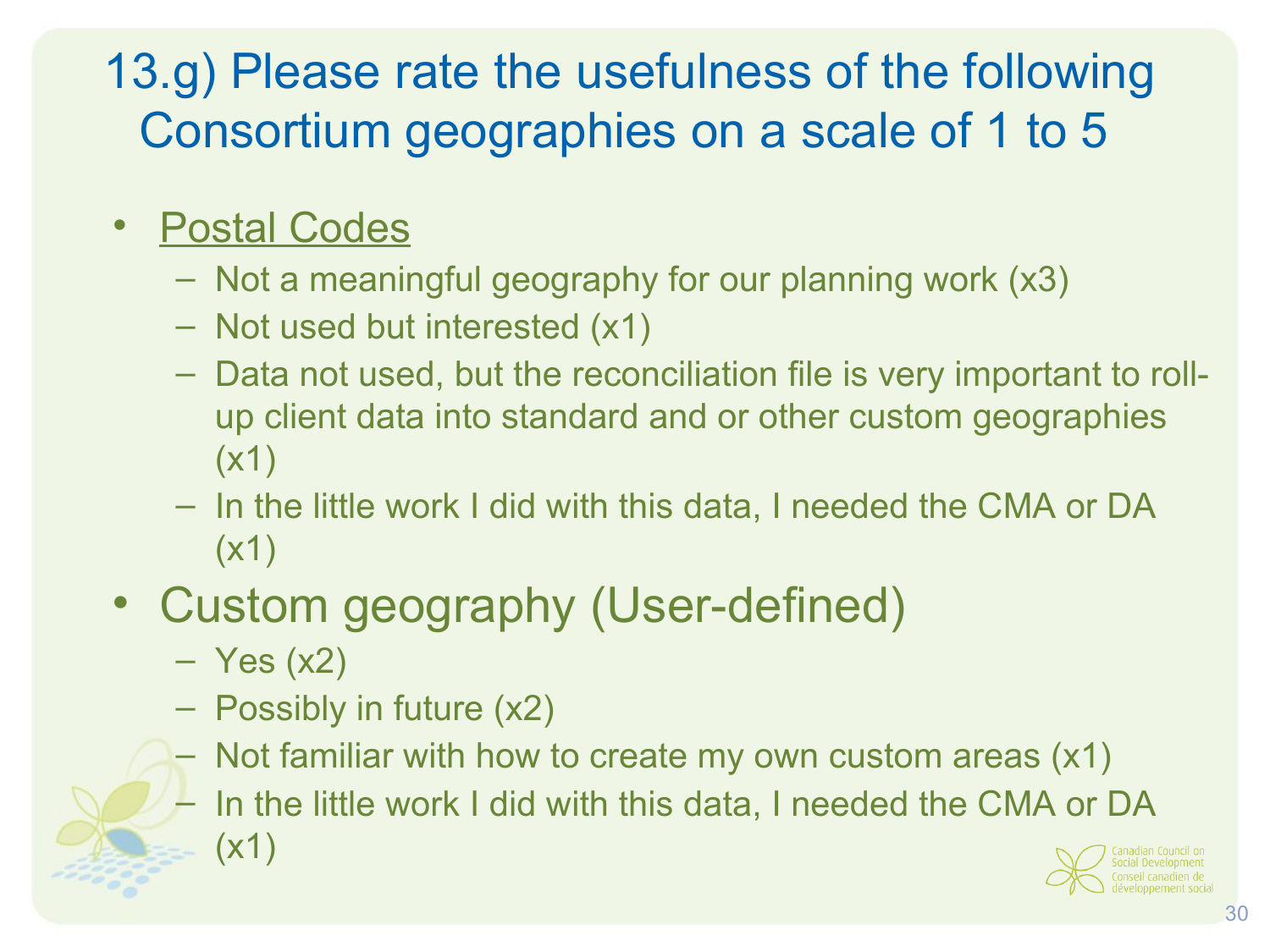# 13.h) Summary of Geography

- Small geography levels (DA, CT, custom) are the most useful.
- CD geography is also ranked as useful, but 2 respondents indicated smaller geography data is more useful
- CSD is also a useful geography, but 3 respondents indicated no CSD level data is available for their region (Toronto x2 and Hamilton)
- PC geography has an almost even split between very useful and not used, but 1 respondent indicated PC data is used to summarize data into other geographies
- CMA's are useful for more than  $\frac{1}{2}$  of respondents, but are not used by more than 20% of respondents due to boundary issues
- HR/FSA/ER/FED data is not used as extensively because of boundary issues or it's not a relevant boundary for respondent's work.

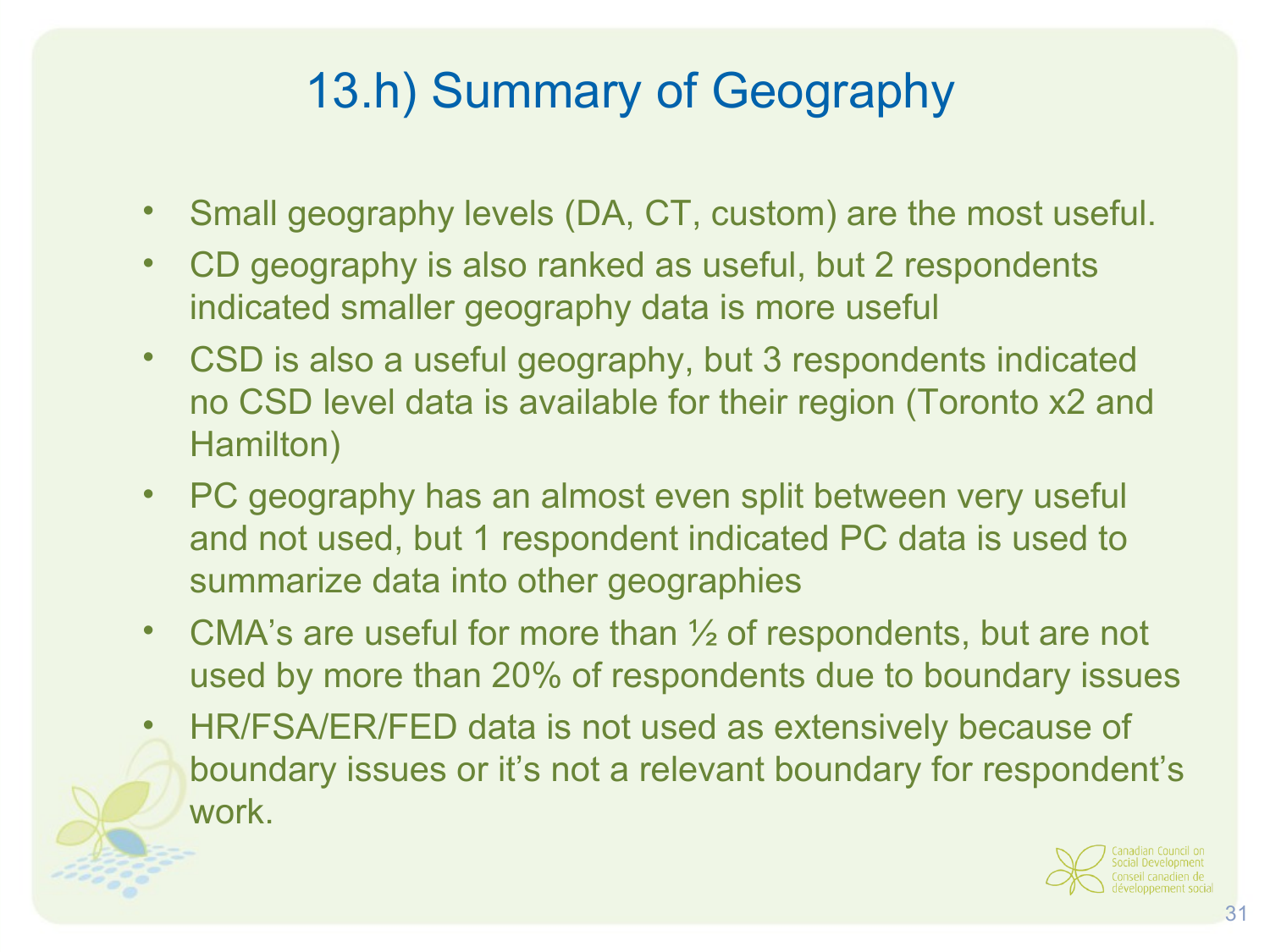14. Are there any standard levels of geography that were not included in the 2006 Consortium data that you would like to include in the 2011 ?

- **Neighbourhoods** is the geography level named by most consortiums (Calgary, Edmonton, Montreal, Sault Ste Marie, Toronto and Waterloo)
	- In 2006, 10/17 consortium have order neighberhood level data
	- Dissemination block, 6 digit postal code, LHIN & Sub-LHIN, municipal wards, economic region, electoral districts, Block face and Provincial-level are some other geographies levels mentioned.
- Toronto consortium members mentioned 8 geography levels: (Block face, Economic region, Electoral districts, FSA level geography, LHIN & Sub-LHIN, municipal wards, Neighbourhoods and restore the old Toronto CSD's).
- **Vancouver** consortium members said 4

(Block face, DA - CT, Dissemination block and Provincial-level)

– One member of Vancouver's consortium said: "*It would be great if we could expand the consortium to include a broader base of partners and get better access to Provincial-level data.*"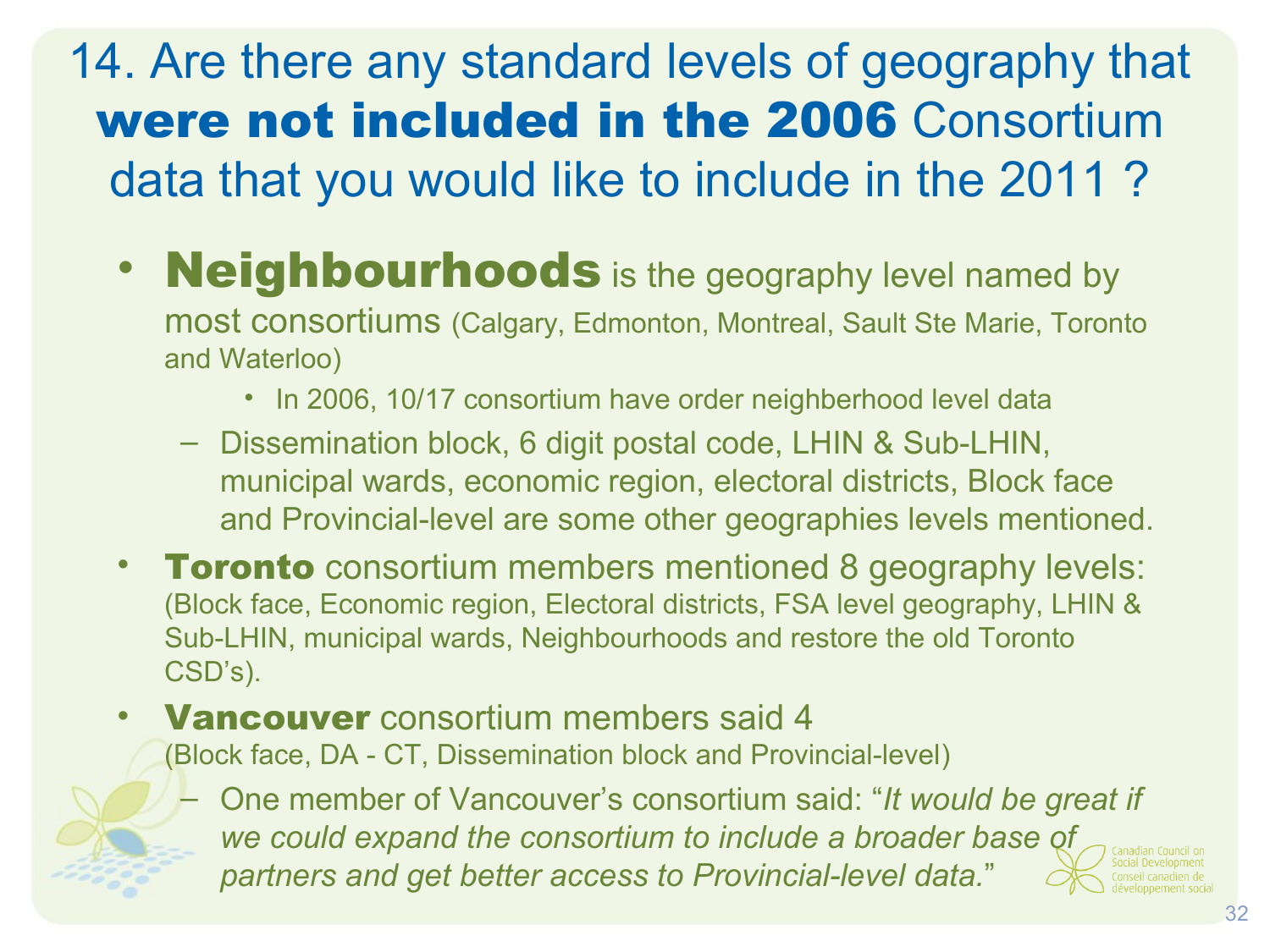#### 15. Does your org. use custom levels of geography (e.g. neighbourhoods)? Describe how they are defined & their purpose.

- 112 respondents indicated they use custom levels of geography, from all but one consortium (Montreal)
- 3 respondents indicated not yet, but likely in the future

| <b>Purpose</b>                 | #  |
|--------------------------------|----|
| Strategic/policy planning      | 18 |
| <b>Service planning</b>        | 13 |
| <b>Community profiles</b>      | 12 |
| <b>Transportation planning</b> | 2  |
| Per project basis              | 1  |
| <b>Population density</b>      | 1  |
| Wellbeing                      | 1  |

| <b>Custom Geographies include:</b>                | #              |
|---------------------------------------------------|----------------|
| Neighbourhoods/communities                        | 70             |
| <b>Planning areas/districts</b>                   | 10             |
| Service delivery areas<br>(ie. school boundaries) | 10             |
| Wards                                             | 8              |
| Local planning areas                              | $\overline{7}$ |
| <b>Traffic zones/corridors</b>                    | 3              |
| City                                              | $\overline{2}$ |
| <b>Former municipalities</b>                      | $\overline{2}$ |
| <b>FSA's</b>                                      | $\overline{2}$ |
| <b>Postal codes</b>                               | $\overline{2}$ |
| Custom based on request                           | 1              |
| <b>Policing zones</b>                             | 1              |
| Sub-neighbourhood                                 | 1              |
| Urban/rural (non-STC)                             | 1<br>3         |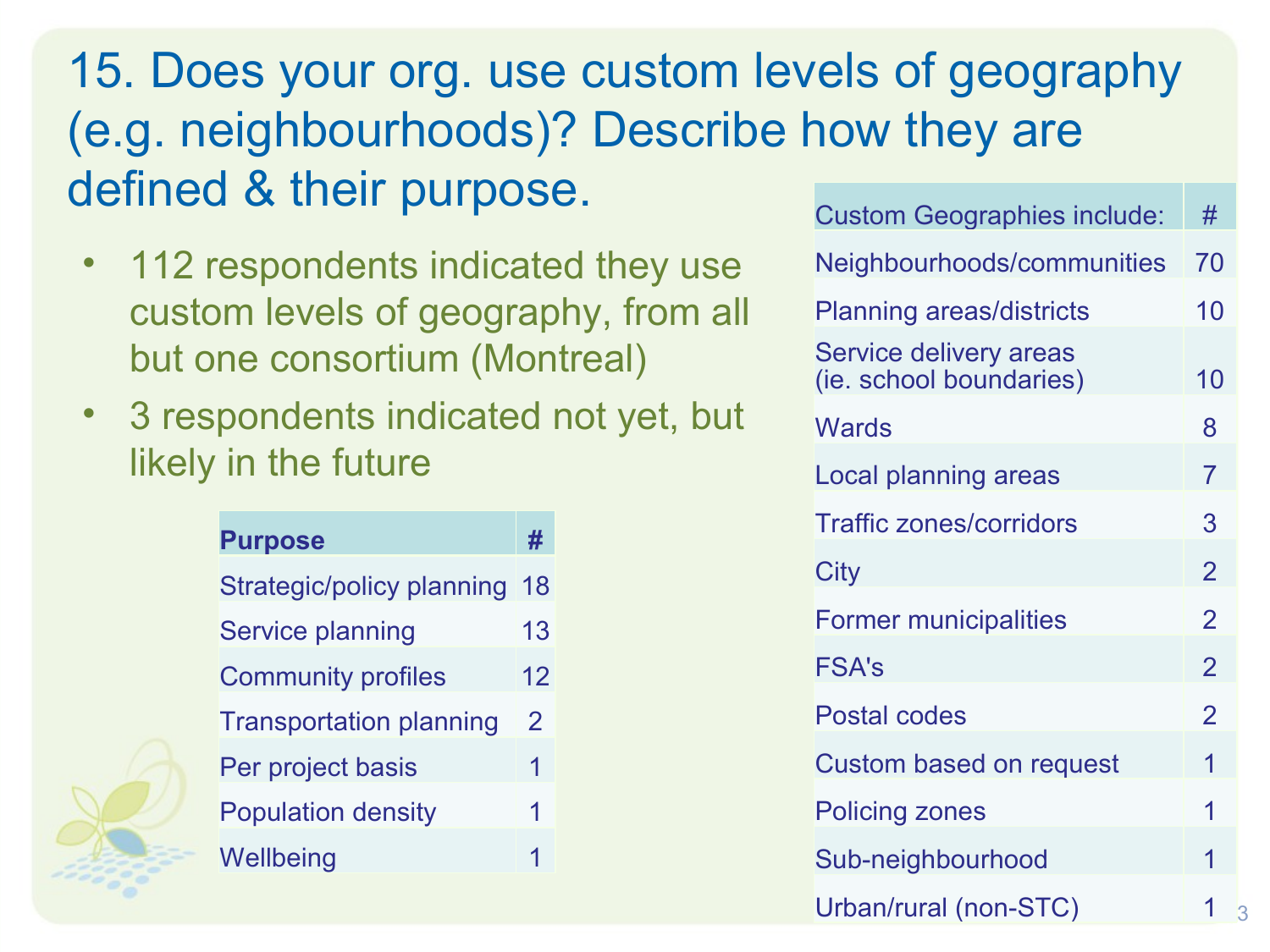16. If your org. does not currently use custom levels of geography (e.g. neighbourhoods) are you considering adding this level of geography?

- Members from these 11 consortia said **YES** to this question:
	- Calgary, Halton, London, Ottawa, Peterborough, Sault Ste Marie, Simcoe, Toronto, Vancouver, Waterloo, York
- Some of them had specified:
	- Calgary social districts
	- Halton 4 digit and 5 digit postal codes
	- Simcoe neighbourhoods
	- Toronto neighbourhoods
	- Waterloo neighbourhoods use by the local Ontario Early Years Centre Data Analysis Coordinator who are different of the CDC's one.

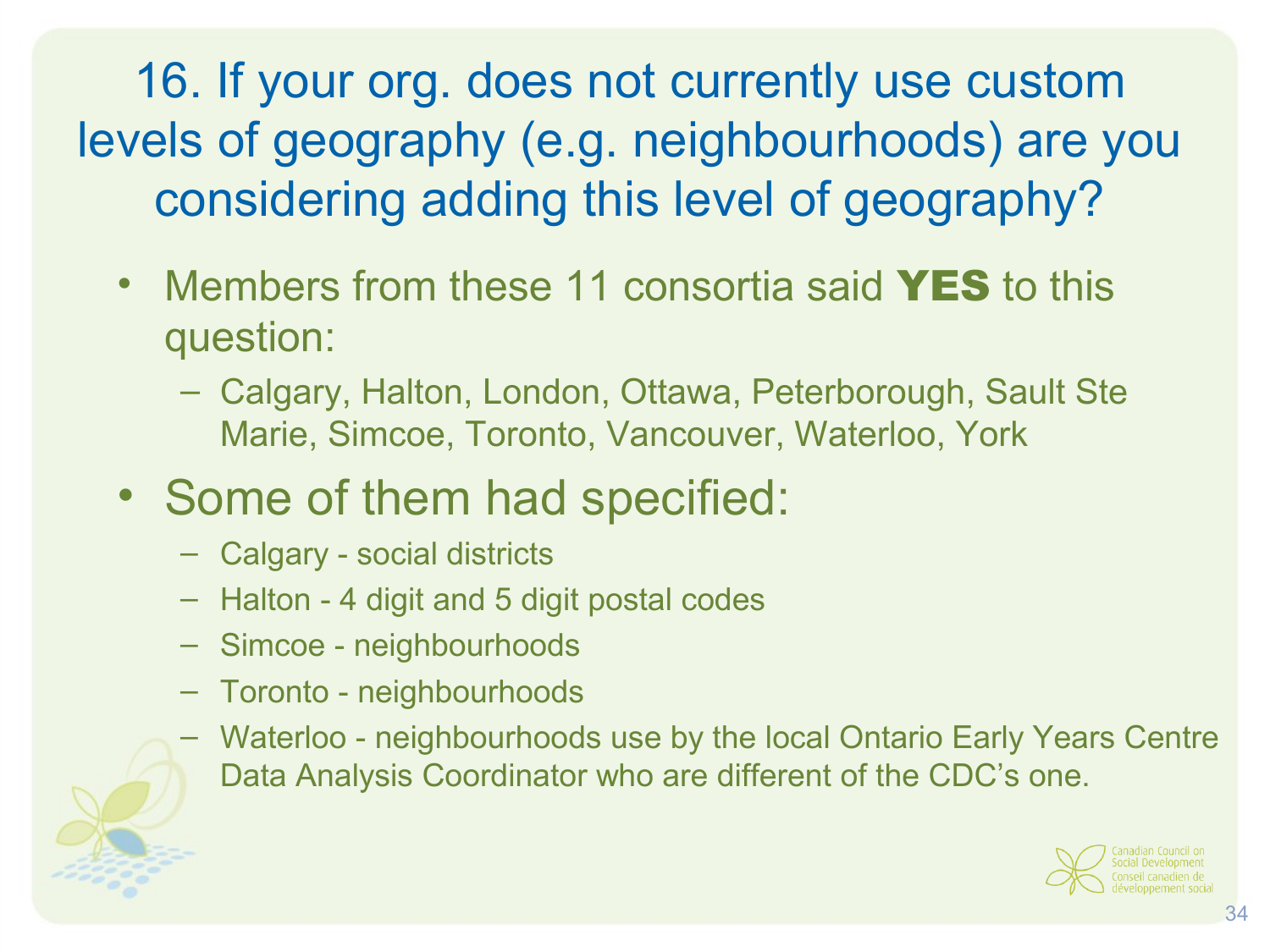## 17. Are there any levels of geography that were included in the 2006 Consortium that you would like to exclude from the 2011?

- 40 respondents (17%) answered "No" that there are no geographies they would like to exclude
- 11 respondents indicated they would like to exclude the following geographies:
	- Economic Regions (x3) CMA's (x1)
	- Dissemination Areas (x2) Census Tracts (x1)
	- Forwards Sortation Areas (x2)
- 
- 
- Federal Electoral Districts (x1)
- Postal codes (x1)

The majority of respondents (78%) left this blank

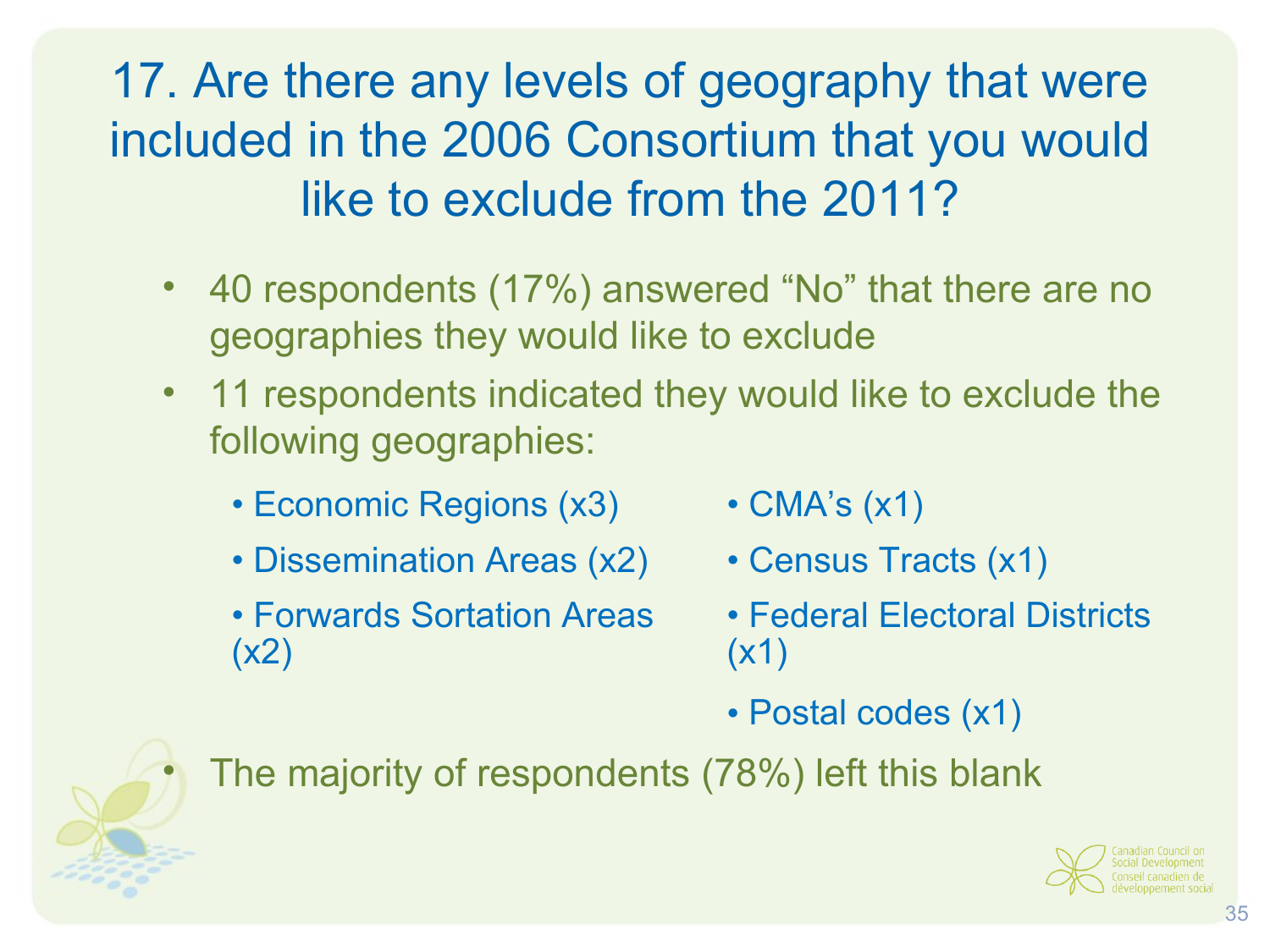#### 18. Are you a member of any other data consortium that purchases Statistics Canada data?

| <b>Others data consortium</b>                                | <b>CDC Consortium</b>                                                   |
|--------------------------------------------------------------|-------------------------------------------------------------------------|
| <b>FCM</b>                                                   | Hamilton, Toronto and Waterloo Consortia                                |
| Regional information systems working group -<br><b>RISWG</b> | Halton Region; Hamilton, Simcoe County and<br><b>Waterloo Consortia</b> |
| Social Planning Network of Ontario                           | <b>Peel Region and Waterloo Consortia</b>                               |
| Demograpohic Data Users Group (DDUG)                         | <b>Edmonton Consortium</b>                                              |
| <b>Corporate Forcasting and Data Management</b><br>(CFDM)    | <b>Edmonton Consortium</b>                                              |
| London's Local Data Use and Sharing<br>Consortium            | <b>London Consortium</b>                                                |
| <b>Fraser Valley Regional District</b>                       | <b>Vancouver Consortium</b>                                             |
| <b>Metro Vancouver Regional District</b>                     | <b>Vancouver Consortium</b>                                             |
| Place of Work (POW) consortium                               | <b>Vancouver Consortium</b>                                             |
| Transportation-employment consortium of<br>provincial        | <b>Vancouver Consortium</b>                                             |
| Transportation-employment consortium of<br>provincial        | <b>Vancouver Consortium</b><br>$\Omega$                                 |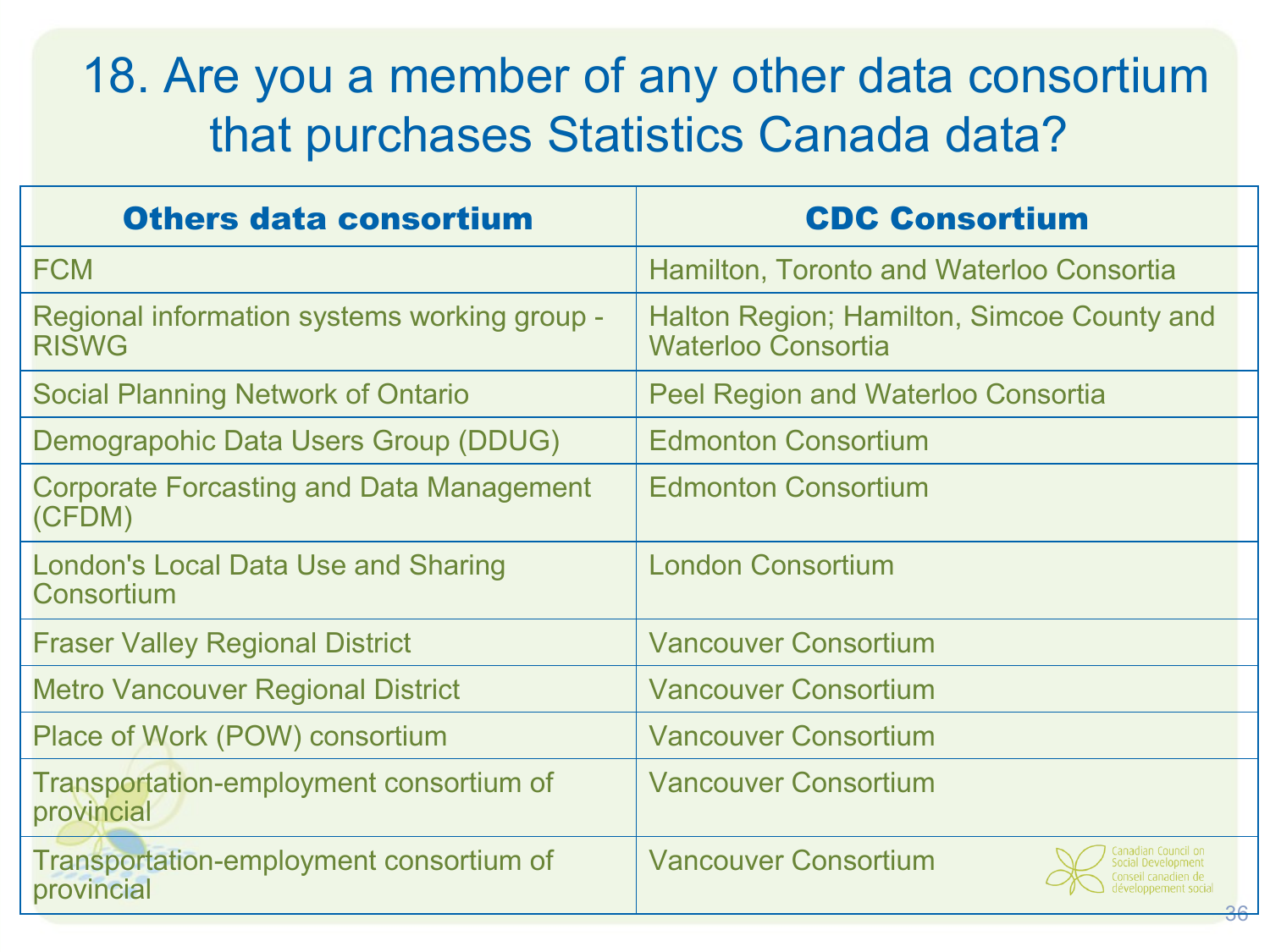### 18.b) Are you a member of any other data consortium that purchases Statistics Canada data?

| <b>Provide access to data</b>                                                                                                                                                                      | <b>CDC Consortium</b>              |
|----------------------------------------------------------------------------------------------------------------------------------------------------------------------------------------------------|------------------------------------|
| Receive data reports via MOHLTC Health Analytics<br><b>Branch</b>                                                                                                                                  | <b>Simcoe County</b><br>Consortium |
| Ministry of Health and Long Term Care provides<br>Census data for all the LHINs. Also, i can get Census<br>data from the Public Health Portal run by the Public<br><b>Health Agency of Canada.</b> | <b>Simcoe County</b><br>Consortium |
| We had a university-community partnership where we<br>had access to CCHS raw data through the RDC                                                                                                  | <b>Toronto Consortium</b>          |
| <b>Environics</b>                                                                                                                                                                                  | Vancouver<br>Consortium            |



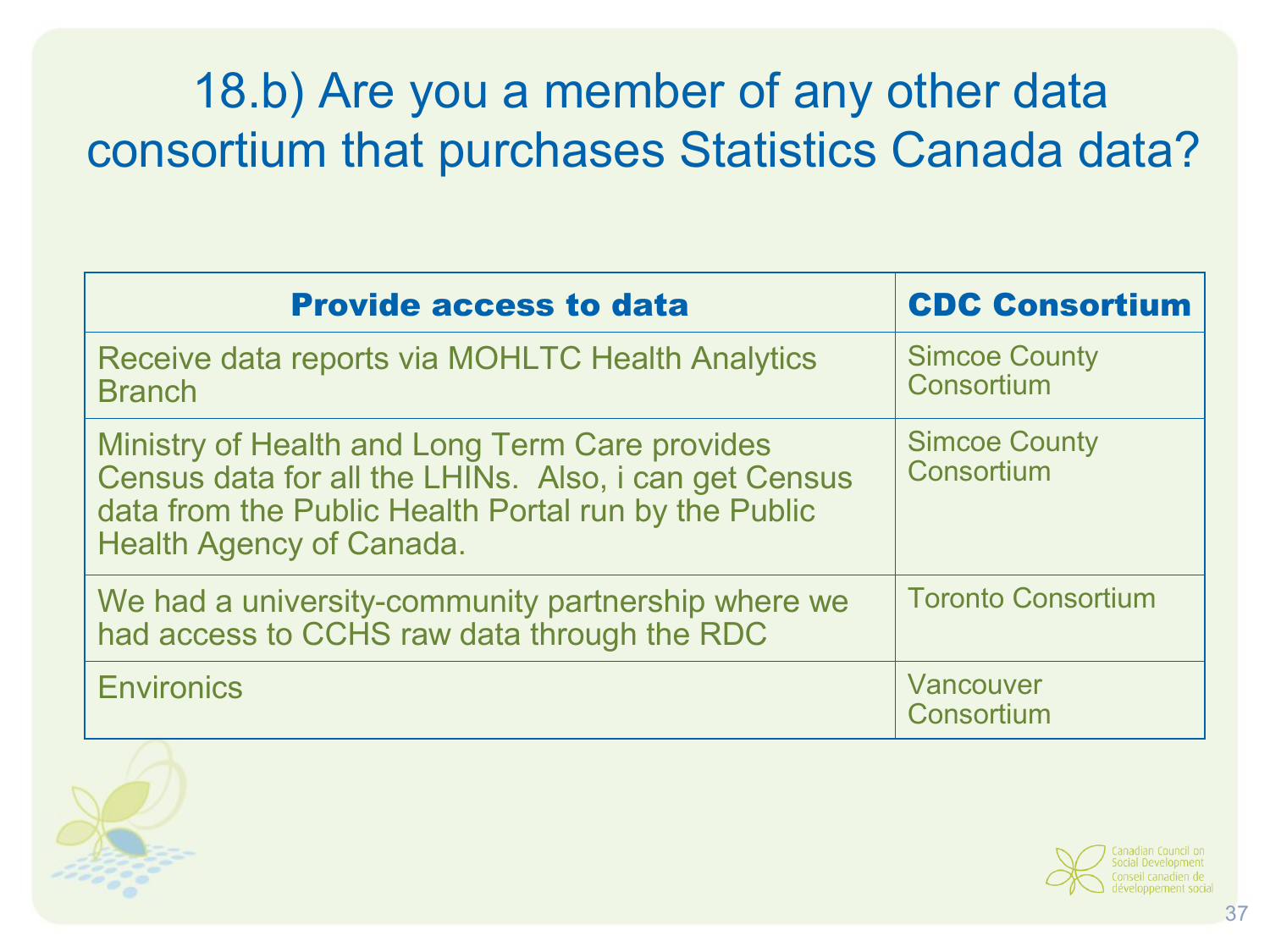## 19.a) Do you have any general comments about data or geography?

- Concern about the quality of the next census and the potential lack of small geographies
- Timing for receipt of census data is often 2-3 years after the census. Our organization is required to produce micro level pupil enrollment projections, which requires micro level profiles, cross tabs, etc.
- Like to see some continuity of products between purchases. Losing a given cross-tab makes it much harder to say something has changed for a sub-population
- Open all Statistics Canada Data
- CSDS data is very weak on housing data. There is no info on low income persons by industry or occupation - a major gap we also should make sure sex is part of every table.
- Nous travaillons beaucoup sur les familles avec enfants de moins de 18 ans. Il est difficile de trouver cette catégorie. Nous avons besoin de connaitre la proportion de familles monoparentales, le diplome des mères et l'activité des parents de familles avec enfant

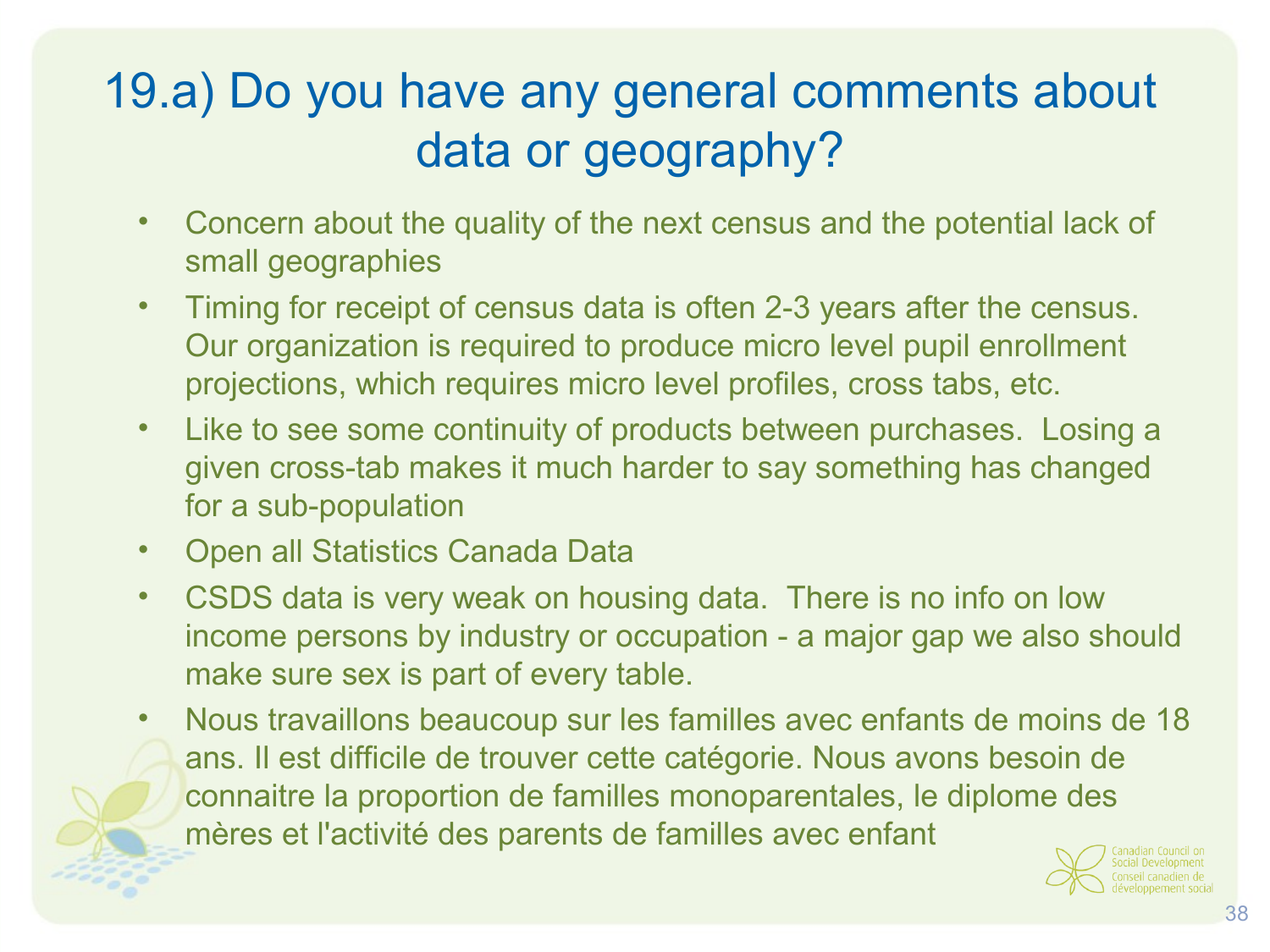## 19.b) Do you have any general comments about data or geography?

- If there were data that could be collected/disseminated regarding nonprofit organizations across the country (more detailed than the CSGVP) that would be extremely useful.
- More detailed target group profiles with full range of age groups (including median age), gender and geography.
- The data provided : cross tables are very useful and good
- It is great to have access to data at various geographic levels that would normally not be accessible to us. Also the availability of people to assist when one has questions is also very helpful.
- Having this data at smaller geographies that are meaningful in the local setting is vital to planning for the vulnerable populations
- Dissemination Areas need to be consistent over time for comparison purposes
- The issue of CMAs and how data is distributed at this level needs further discussion with StatsCan. In highly urbanized communities, the CMA does not provide the level of detail needed for important work.

39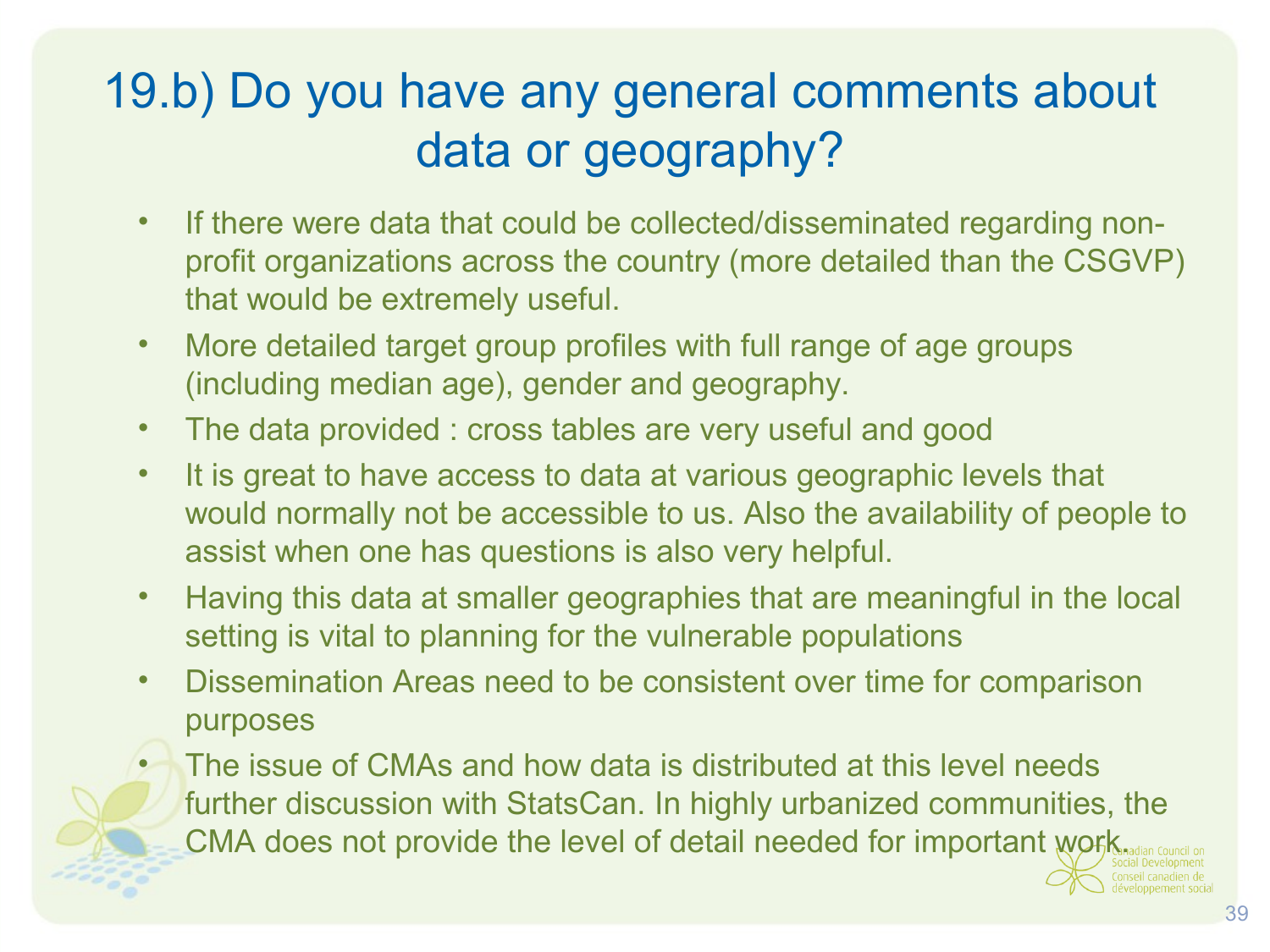## 19.c) Do you have any general comments about data or geography?

- Il serait bien d'avoir accès via le Consortium aux documents cartographiques des découpages personnalisés pour lesquels nous avons les données.
- The regional atlases are incredibly useful, easy to use, and powerful. The ability (training) to develop and implement other types of atlases by members (say a health atlas) would be very helpful.
- It's great to have one go to place to access all these data
- For an organization like ours it would be great to have someone not only make the data available but be able to produce customized reports.
- The data we obtain through the Census are extremely important in identifying the geography/environment and social indicators of children at risk before they enter school.

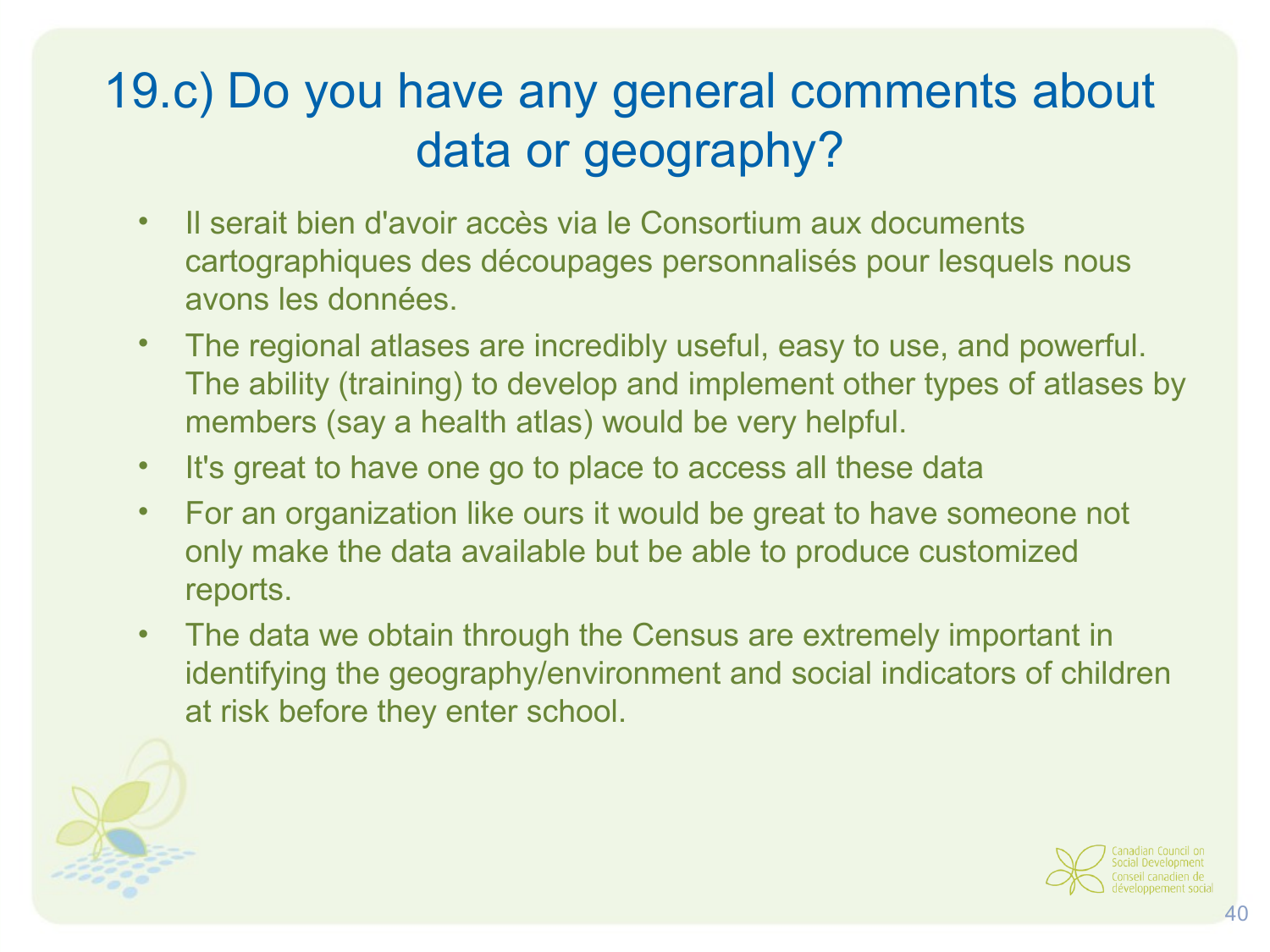# 20.a) As a CSDS member, are you satisfied with the level of communication? (1/2)

- In general people are satisfied with the level of communication
- *Specific comments included:*
- More training on use/access to data and mapping tools (x5)
- like the new website (X3)
- Communication has improved (x2)
- More updates on the 2011 long Form are needed (x1)



- The new organizational structure helps (national) (x1)
	- More transparency needed around finances and funding (national) (x1)